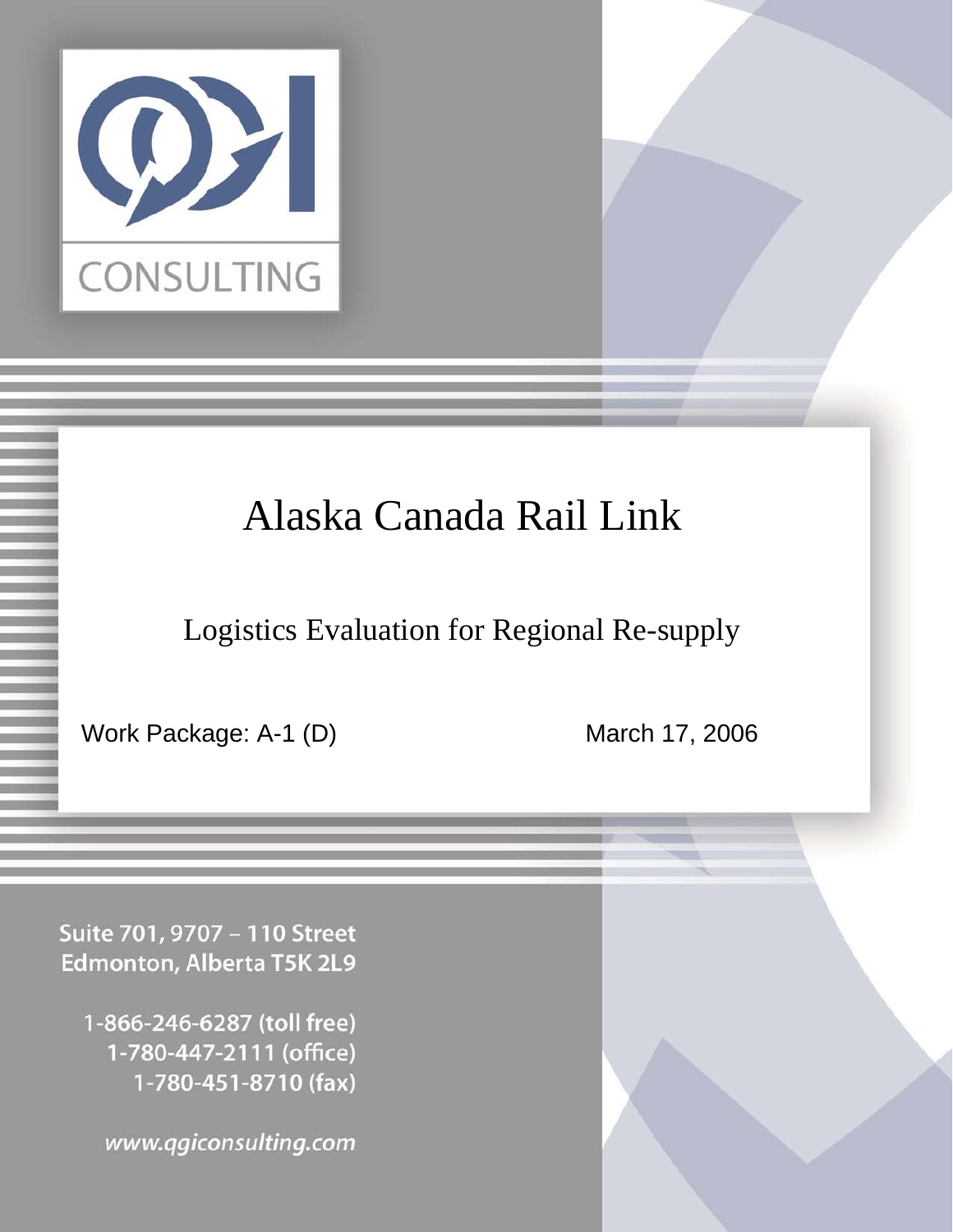### **Table of Contents**

| 1.0 |  |
|-----|--|
| 1.1 |  |
| 1.2 |  |
| 1.3 |  |
| 2.0 |  |
| 2.1 |  |
|     |  |
|     |  |
| 2.2 |  |
|     |  |
|     |  |
|     |  |
| 3.0 |  |
| 3.1 |  |
| 3.2 |  |
|     |  |
|     |  |
|     |  |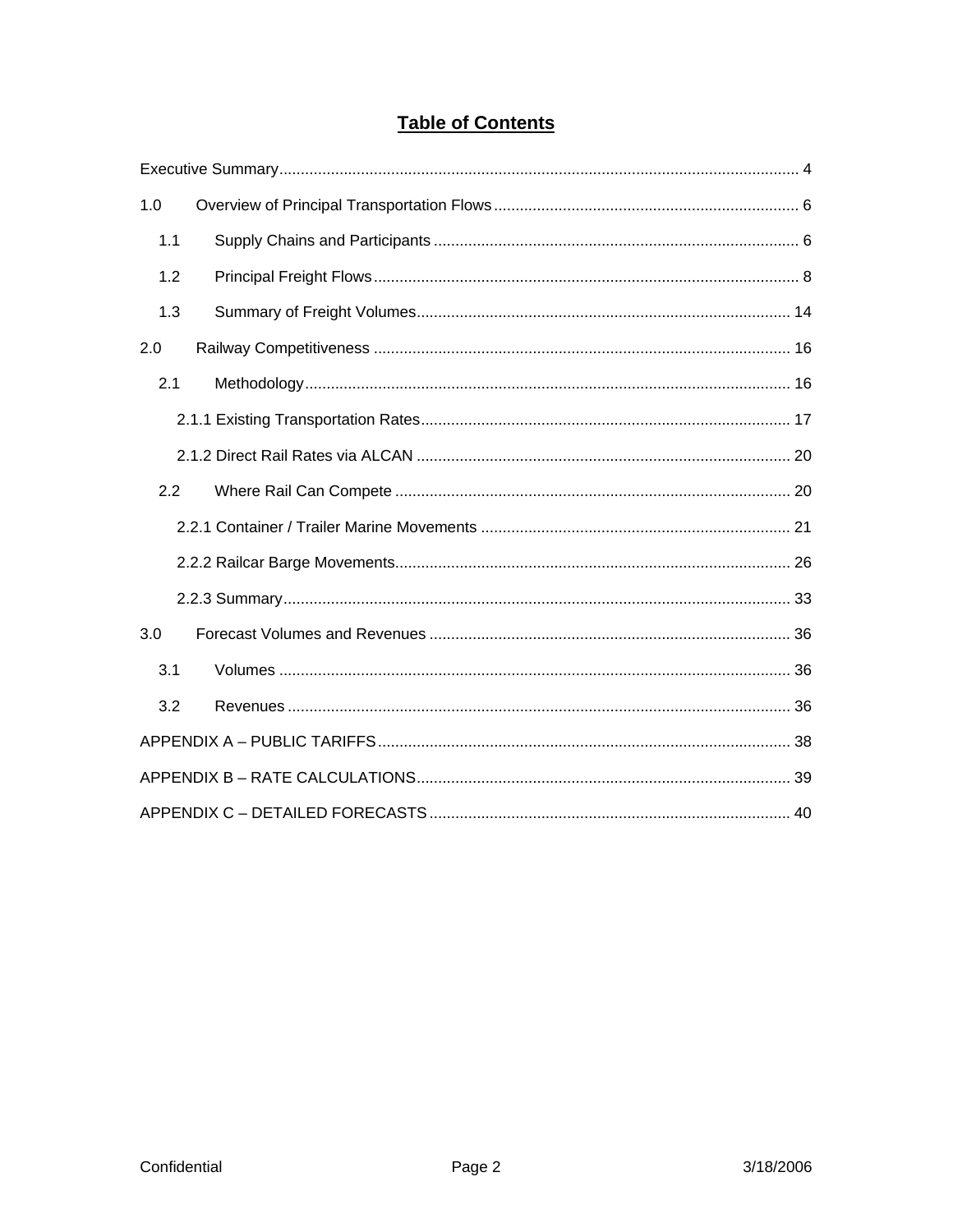

#### **To: Kells Boland – Project Manager - Alaska-Canada Rail Link**

#### **Subject: Work Package A1 (d) – Logistics Evaluation for Regional Re-supply**

Attached is the report of QGI Consulting for the above noted work package within the market analysis phase of the ongoing feasibility study for the proposed Alaska-Canada Rail Link.

The principal objectives of this work assignment were to:

- assess the market potential for regional re-supply by rail from the contiguous lower 48 United States, southern Canada or Alaska/BC Ports;
- compare through rates for current marine container and roll-on/roll-off trailer and rail car operations to determine rail rate levels required for competitive cost positioning relative to existing transportation capability; and
- estimate rail traffic flows and revenue streams.

The analysis and forecast traffic flows and revenue streams contained in this submission have been developed using the data tables and analysis developed by Vector Research and QGI Consulting in the completion of work package A1 (a). These analyses resulted in the development of baseline traffic data for inbound regional re-supply to Yukon/Northern British Columbia and Alaska respectively. This data has been supplemented with publicly available data for North American railway rates and discussions with industry stakeholders where possible.

The specific methodologies utilized in developing the forecast volume and revenue scenarios are documented in the attached report.

Sincerely,

Milt Poirier Partner QGI Consulting Ltd.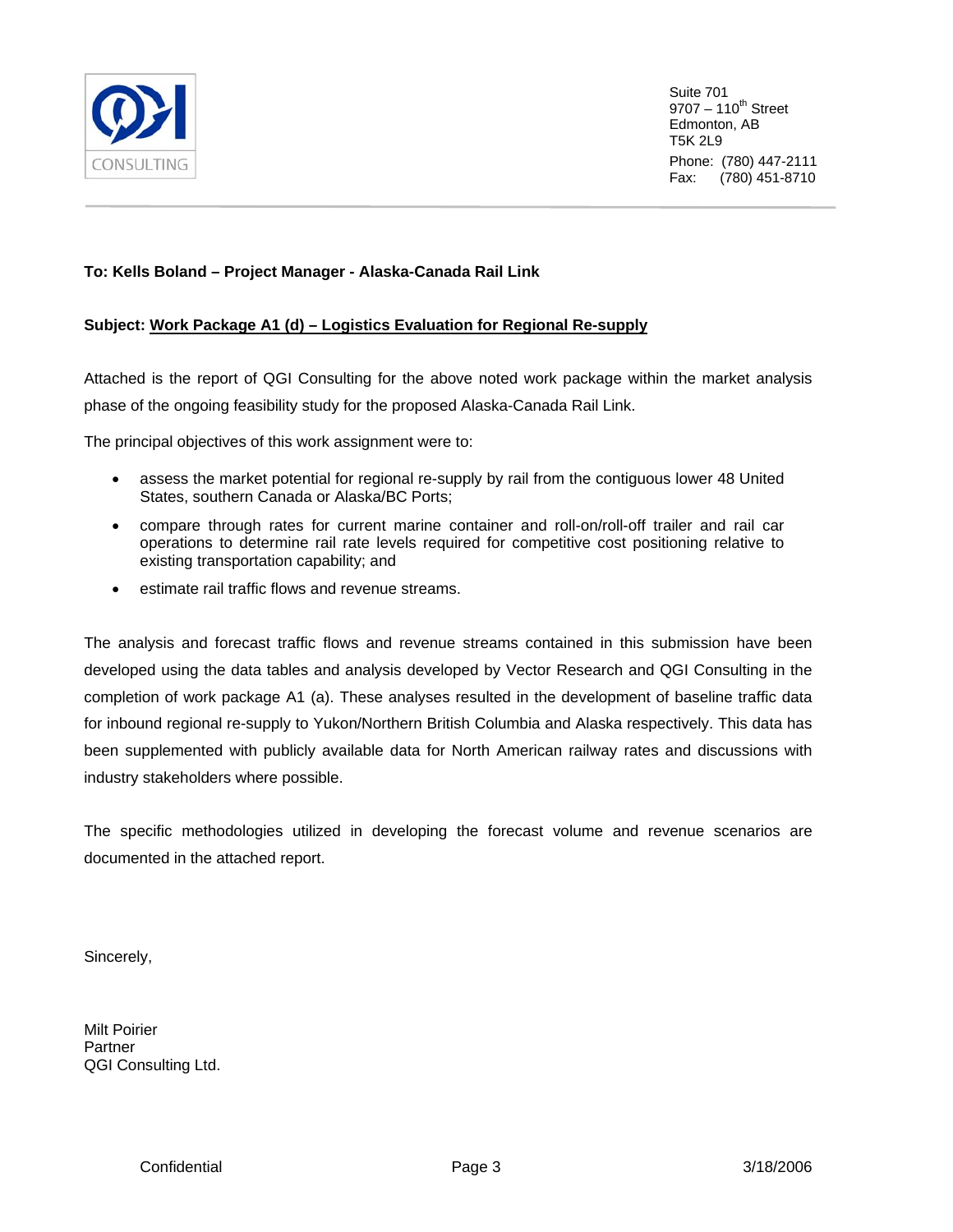### <span id="page-3-0"></span>**Executive Summary**

The movement of freight to support regional re-supply in the State of Alaska, Yukon Territory, and the Northern British Columbia region is achieved principally through the use marine transportation services supplemented by highway transportation. Marine movements consist of vessel and barge traffic for the movement of containers, highway trailers, and railcars from United States and Canadian origins. There are seven (7) principal supply chain participants serving these markets including Lynden Transport, Totem Ocean Trailer Express (TOTE), Horizon Lines, CN Rail, Alaska Railroad, and to a lesser extent the Burlington Northern Sante Fe Railroad and the Union Pacific Railroad.

There are four (4) primary transportation corridors for the movement of inbound freight for regional re-supply to Yukon and Alaska including:

- Trailer and container traffic and railcar barge traffic originating in Seattle / Tacoma moving to the Alaskan ports of Anchorage and Whittier as well as other outlying ports;
- Railcar barge traffic from the Port of Pr. Rupert, BC to Whittier, Alaska;
- Truck traffic moving between Western Canada and Yukon / Alaska; and
- Intra-regional truck movements between Yukon and Alaska.

It is estimated that potential rail traffic for Alaska and Yukon regional re-supply is in the order of 2.430 million tons per year. Of these 309,000 tons or 13% of traffic is industrial commodities moving in rail barge service with the balance accounted for truck, trailer and container traffic moving principally from the Pacific Northwest region into Alaska with only about 8% represented by truck traffic.

Our analysis of supply chain competitiveness, namely direct rail versus existing marine and highway logistics, has been limited to the comparison of direct transportation costs. It has been assumed that the service capabilities, specifically origin-destination transit time, of the ALCAN network will be equal to or better than existing logistics arrangements and no consideration has been given to the impact of service factors on indirect logistics costs.

In developing and comparing direct transportation costs for the proposed versus existing logistics chains we have relied on a number of publicly available data sources including railway financial and statistical data, direct discussions with transportation carriers, direct freight rate quotations from existing carriers, and transportation tariffs. The specific methodologies employed in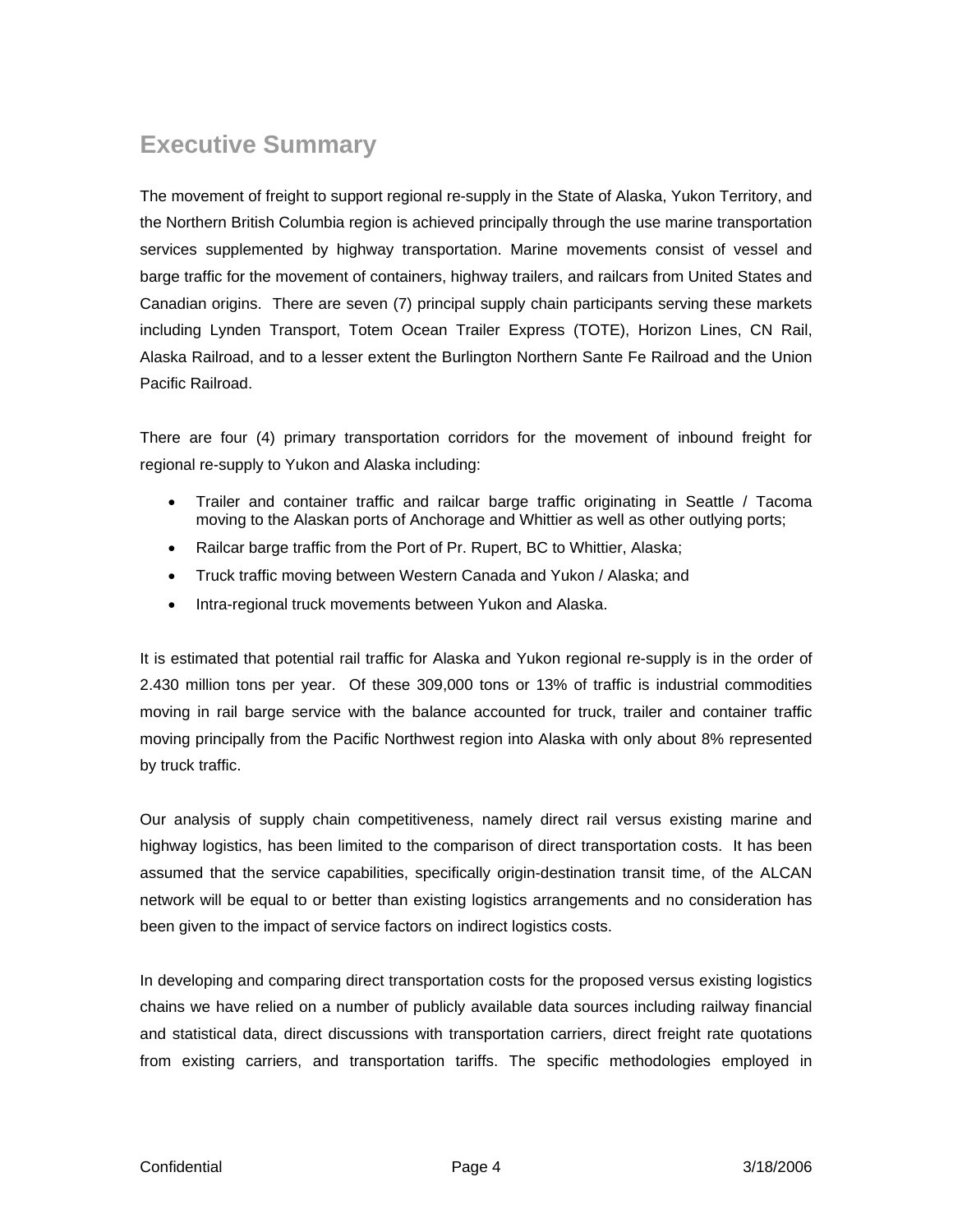calculating estimated transportation costs for each mode and type of movement is fully documented in the body of this report.

In summary our analysis leads us to conclude that direct rail can be competitive in selected markets, specifically;

- Intermodal movements from Pacific Northwest origins fall within the competitive range of existing logistics via marine to Alaska although the competitive advantage of rail is significantly less on traffic destined to Anchorage as compared to Fairbanks;
- Intermodal movements from Western Canada easily overtake the economics of truck into the Alaska and Yukon markets; and
- Direct rail routing of industrial commodities from Western Canada are competitive with railcar barge traffic via Pr. Rupert although similar traffic from U.S. origins does not appear to be competitive with the barge service via Tacoma.

Based on our analysis we would estimate potential annual rail volumes of 2.29 million tons that can compete with existing logistics patterns if shipped on a direct rail basis. This consists primarily of intermodal freight (91%) with the key assumption being the ability to convert the existing trailer and container volumes moving over the Port of Seattle / Tacoma. It is estimated that total line haul freight revenues accruing to the Alaska Canada Rail Link from this traffic would be in the order of \$ 201.7 million annually.

Key issues for consideration with respect to the estimated competitiveness of direct rail and the forecast volumes and revenues include:

- The assumed density and operational and capital costs associated with the proposed Alaska Canada Rail Link each of which will have an impact on the levels of revenue required for profitable operations and the criteria used in the development of freight rates;
- The competitive response of existing transportation carriers, principally providers of marine services, if presented with viable modal competition into these markets. Existing pricing structures likely reflect captive market positioning providing some ability to reduce rates to meet direct competition presented by rail.
- The market behaviour of Class 1 railways specifically CN, BN, and UP should they be placed in a position to be competing with themselves. These companies currently participate in the inland rail movements associated with both rail barge and potentially container movements to Alaska and may seek financially neutral positions in the pricing of rail traffic so as not to deteriorate their existing market positions.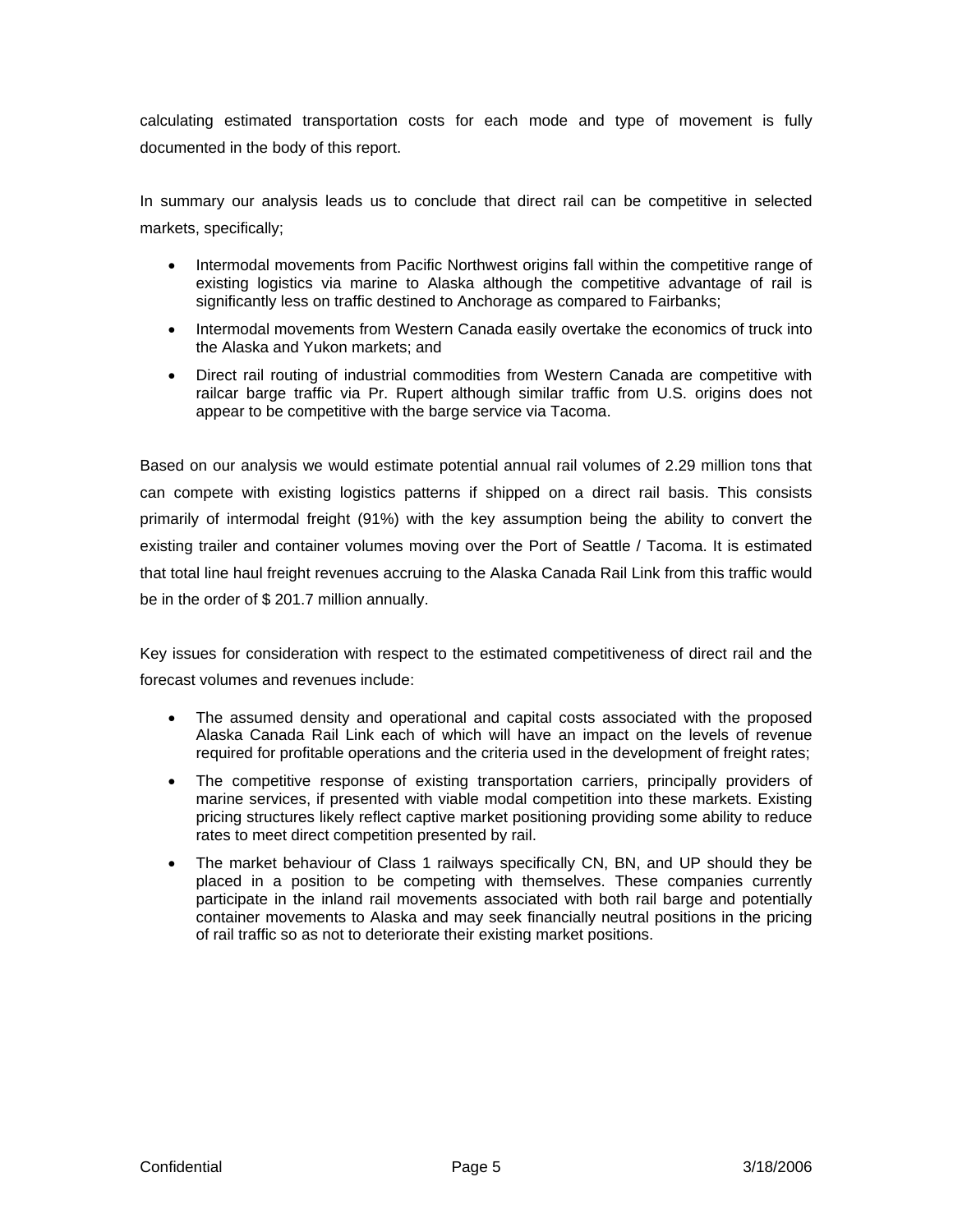## <span id="page-5-0"></span>**1.0 Overview of Principal Transportation Flows**

The movement of freight to support regional re-supply in the State of Alaska, Yukon Territory, and the Northern British Columbia region is achieved principally through the use marine transportation services supplemented by relatively modest volumes of land based movements using the Alaska Highway system. The term marine services is somewhat broad in nature as this transportation mode represents the final leg of various multi-modal supply chains and the service is multifaceted including the use of vessels and barges for the movement of containers, highway trailers, and railcars from United States and Canadian origins.

Consistent with the preceding analyses completed in work package A1 (a) and the Terms of Reference freight related to regional re-supply has been defined as those volumes "*…required for routine support to ongoing public and private sector activity in the Alaska regional economy. Regional re-supply includes inbound construction materials, consumer goods, repair parts,* equipment, vehicles, food and fuel.<sup>[1](#page-5-1)</sup>"

The following sections will briefly examine the nature of the specific logistics supply chains used in current re-supply operations including the types and volumes of commodities estimated to be moving within them and the principal market participants or providers of transportation services to these markets.

#### **1.1 Supply Chains and Participants**

While most of the freight destined to the Yukon Territory is transported inland via the highway system, Alaska bound commodities arrive primarily via marine transportation. Principal supply chains serving these markets include:

- Rail rail barge rail movements into Alaska using the ports of Pr. Rupert, BC and Seattle/Tacoma, WA as connectors to the North American railway network;
- Highway vessel highway movements into Alaska from the Port of Seattle/Tacoma moving general merchandise in containers;
- Direct highway transportation services principally destined to the Yukon originating in Western Canada; and
- Highway barge highway services for the movement of both highway trailers and containers from Tacoma, WA to Alaskan coastal and inland destinations.

While a number of trucking companies provide inland transportation to the Port of Seattle/Tacoma and to inland Alaska and Yukon destinations there are only seven (7) significant supply chain

 $\overline{a}$ 

<span id="page-5-1"></span><sup>&</sup>lt;sup>1</sup> As published at [www.alaskacanadarail.org](http://www.alaskacanadarail.org/) - Stage 1 Market Analysis, Work Breakdown Structure, Work Package A1 (a).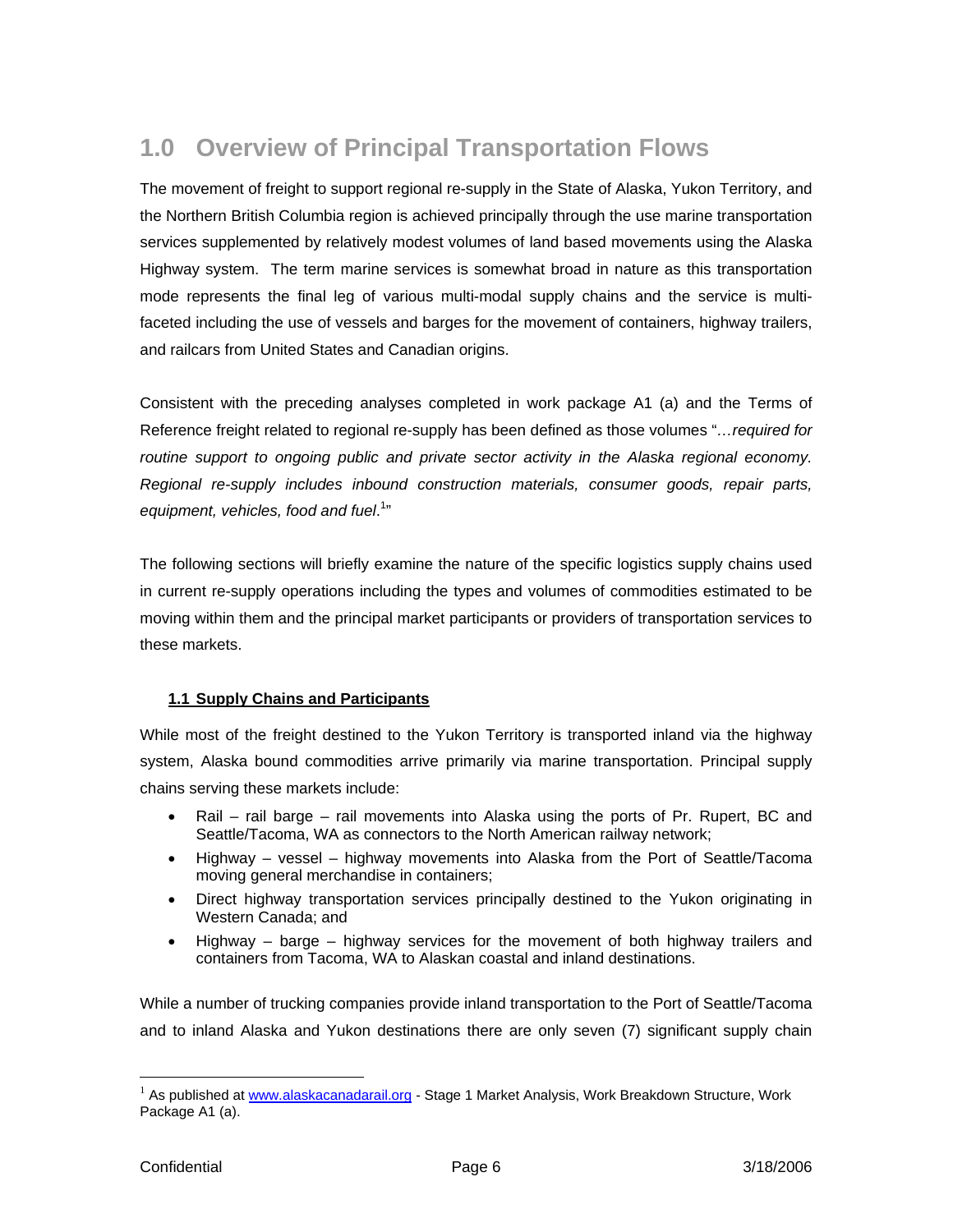participants serving these markets. These include Lynden Transport, Totem Ocean Trailer Express (TOTE), Horizon Lines, CN Rail, Alaska Railroad, and to a lesser extent the Burlington Northern Sante Fe Railroad and the Union Pacific Railroad.

#### **Lynden Inc.**

Lynden Inc. is the parent company of a family of transportation and logistics companies primarily serving Alaska and the Pacific Northwest. Lynden companies serving the Alaska market provide multi modal transportation services including air, railcar barge, container barge, RO/RO barge, and highway services to, from, and within the State of Alaska. Key Lynden subsidiaries include Alaska Marine Lines (AML), Lynden Transport, and Alaska Railbelt Marine.

Alaska Marine Lines (AML) services both the Central and Southeast Alaska markets with regularly scheduled barge services for the movement of containerized, refrigerated, and break bulk cargo through the ports of Anchorage, Juneau, and Ketchikan among others. Lynden Transport provides LTL and truckload services via barge from Tacoma and direct via highway from Seattle, California, Alberta, and Texas.

Alaska Railbelt Marine (ARM) operates scheduled, once per week railcar barge service between Seattle and Whittier, Alaska in partnership with the Alaska Railroad. ARM provides a direct connection between Alaska and the North American railway system to enable direct rail car movements of various industrial commodities from origins throughout the United States to Alaska.

#### **Totem Ocean Trailer Express**

Totem Ocean Trailer Express (TOTE) is an Alaska based transportation company offering marine and highway transportation services between Tacoma, WA and the state of Alaska.

TOTE operates regularly scheduled roll on/roll off (RORO) vessel service between Tacoma and Anchorage for highway trailers and automobiles. Non-marine services include overland highway and intermodal connections throughout the lower 48 states, Canada, and Alaska with its Alaskan line haul division providing direct service to various Alaskan destinations including Fairbanks, Valdez, and the Kenai Peninsula.

#### **Horizon Lines Inc.**

Horizon Lines Inc<sup>2</sup>. is a Charlotte, NC based container shipping and logistics company that services Alaska from the Port of Seattle, WA. Horizon Lines provides year round, twice weekly

 $\overline{a}$ 

<span id="page-6-0"></span> $2$  Formerly the Horizon Lines Group division of CSX Lines which was sold to the Carlyle Group in 2003.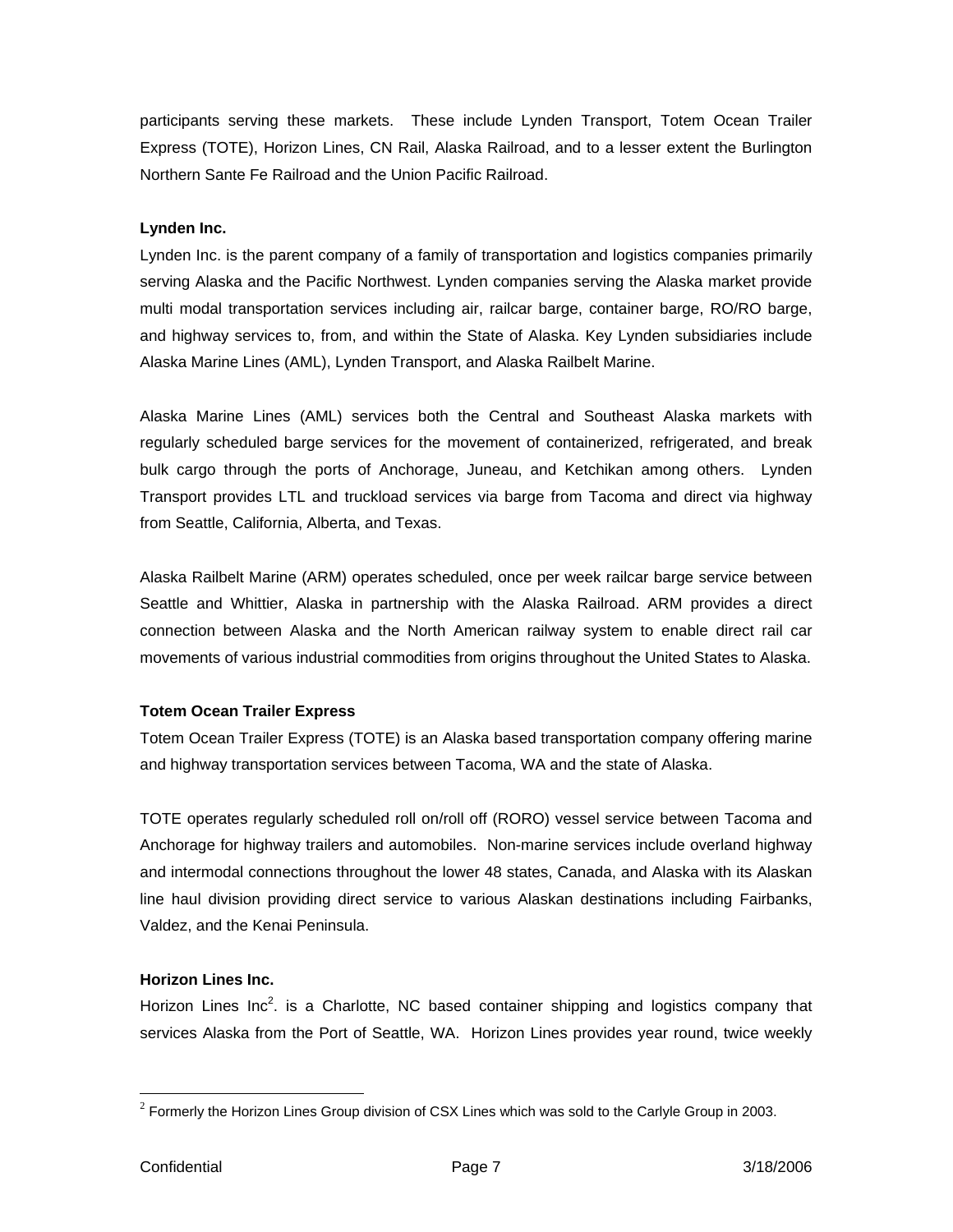<span id="page-7-0"></span>scheduled container vessel service between Seattle and Anchorage. Truck and barge services connect these three principal destination ports with surrounding coastal and inland locations.

#### **Canadian National Railway**

Canadian National Railway (CN) Company is a Class 1 railway with a network that spans Canada and mid-America, from the Atlantic and Pacific oceans to the Gulf of Mexico, serving the ports of Vancouver, Prince Rupert, B.C., Montreal, Halifax, New Orleans, and Mobile, Ala. CN Aquatrain is an operating division of CN that provides rail car barge services between the Port of Pr. Rupert, BC and Whittier, Alaska where it connects with the Alaska Railroad. Much of the freight traffic that moves via the Aquatrain originates on CN's lines in Canada and the United States.

#### **Alaska Railroad**

The Alaska Railroad is a state owned entity that provides railway services within the State of Alaska. It facilitates the movement of inbound freight for regional re-supply through its connection with both the Alaska Railbelt Marine and CN Aquatrain systems at the Port of Whittier.

#### **Burlington Northern / Union Pacific Railroads**

The Burlington Northern and Union Pacific railroads are the two largest Class 1 railroads in North America. These two railroads both serve the Port of Tacoma, WA and are the originators and line haul carriers for much of the rail freight destined to the State of Alaska using the Alaska Railbelt Marine system from Tacoma, WA.

#### **1.2 Principal Freight Flows**

There are four (4) primary transportation corridors for the movement of inbound freight for regional re-supply to Yukon and Alaska.

#### Seattle / Tacoma to Alaska

The ports of Seattle and Tacoma, WA are the principal gateways for waterborne freight for movement between the continental United States and the State of Alaska. These are the ports of origin for Horizon Lines, Totem Ocean Trailer Express, Alaska Marine Lines, and Alaska Railbelt Marine. It is estimated that these carriers transport 90% of all regional re-supply freight moving to Alaska.

#### **Trailer and Container Cargo**

The Port of Anchorage receives an estimated 1.6 million tons per year (2004) of general merchandise cargo and vehicles moving in trailers and containers. This traffic is handled by Horizon Lines using container vessels, TOTE using RO/RO barge service, and Alaska Marine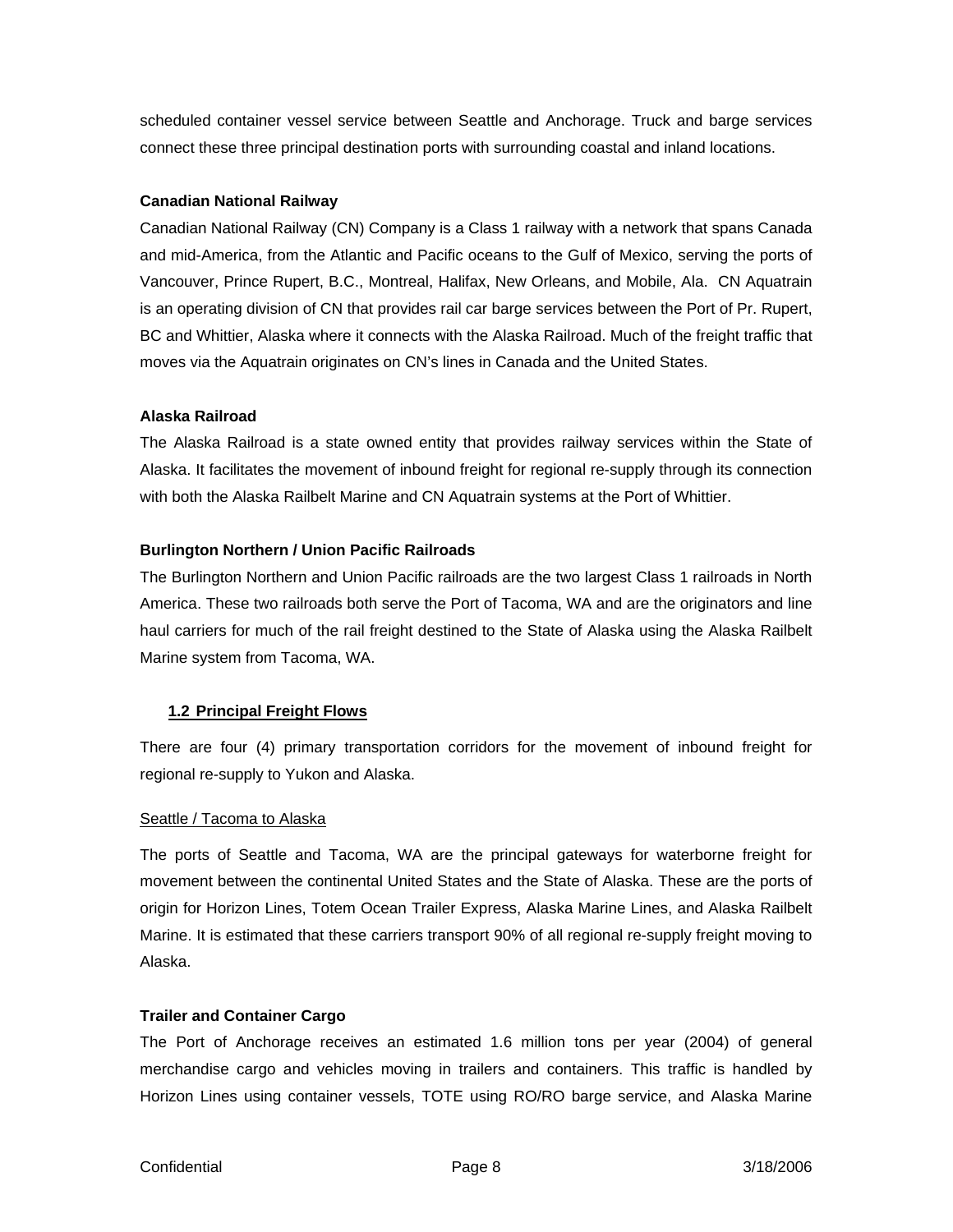Lines using container barges. Measured in terms of physical units the Port of Anchorage statistics<sup>[3](#page-8-0)</sup> identify this volume as moving in 122,638 physical vans, flats or containers of varying configurations. This equates to slightly less than 307,000 twenty-foot equivalent units (TEUs).

No publicly available data or information is available to identify the "true origin" of containerized cargo moving to Alaska using the services described above. For the purposes of assessing rail competitiveness (Section 2.0) we have assumed that the majority of traffic originates within the Pacific Northwest region of the United States. As a case in point Horizon Lines tariffs identify U.S. inland freight transportation charges for non-Tacoma originated traffic specifically for the states of Washington, Idaho, Montana, Nevada, Utah, Oregon, and California. Recognizing that the majority of freight will consist of consumer type commodities for movement in highway trailers and containers it is reasonable to assume for the purposes of this analysis that the majority of the freight will originate within these regions.

#### **Railcar Traffic**

Railcar traffic using the Alaska Railbelt Marine system is estimated<sup>[4](#page-8-1)</sup> to be approximately 2,100 cars representing estimated tonnage of 169,000 tons or 54% of total tonnage moving via railcar barge service. From Tacoma railcars are transported to Alaska using Alaska Railbelt Marine to the Port of Whittier for subsequent inland rail movement by the Alaska Railroad.

|                      |         | <b>Origin Country</b> |         |              |
|----------------------|---------|-----------------------|---------|--------------|
|                      |         |                       | Total   |              |
| <b>Barge Service</b> | Canada  | <b>United States</b>  | Tons    | <b>Share</b> |
| AK Rail Belt Marine  | 148     | 167.121               | 167,269 | 54%          |
| <b>CN Aquatrain</b>  | 140,333 | 1.644                 | 141.977 | 46%          |
| <b>Grand Total</b>   | 140.481 | 168,765               | 309,246 |              |
|                      |         |                       |         |              |

#### **Table 1 – Summary of Railcar Barge Traffic**

| <b>Origin Country</b> |        |                      |                 |              |  |
|-----------------------|--------|----------------------|-----------------|--------------|--|
| <b>Total</b>          |        |                      |                 |              |  |
| <b>Barge Service</b>  | Canada | <b>United States</b> | <b>Railcars</b> | <b>Share</b> |  |
| AK Rail Belt Marine   | 2      | 2.071                | 2.073           | 57%          |  |
| <b>CN Aquatrain</b>   | 1.520  | 20                   | 1.540           | 43%          |  |
| <b>Grand Total</b>    | 1.522  | 2.091                | 3,613           |              |  |

 $\overline{a}$ 

<span id="page-8-0"></span> $3$  As published at http://www.muni.org/port/annualtonnage.pdf

<span id="page-8-1"></span> $4$  It is assumed that Alaska Railbelt Marine handles all traffic that can not be originated by CN Rail.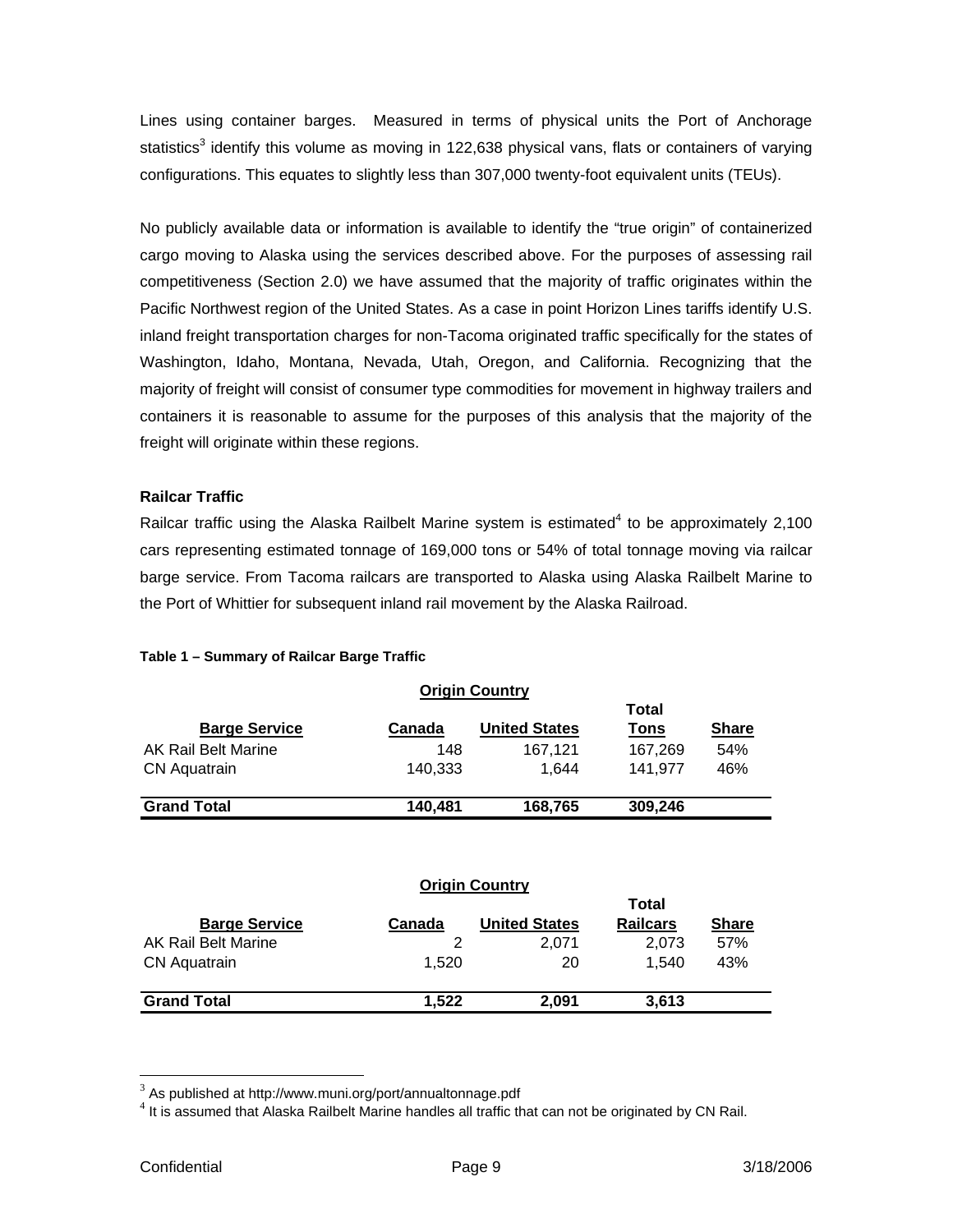More than two thirds (67%) of U.S. originated traffic assumed to move on the Alaska Rail Belt Marine system originates from four states – Texas, Washington, Nevada, and Alabama with more than 90% of all freight originating from twelve states (Table 2).

| <b>Origin Country</b>      | <b>Orig State</b> | Tonnage | <b>Railcars</b> |     |     |
|----------------------------|-------------------|---------|-----------------|-----|-----|
| <b>United States</b>       | ТX                | 46,104  | 560             |     |     |
|                            | <b>WA</b>         | 37,208  | 436             |     |     |
|                            | <b>NV</b>         | 15,163  | 168             | 67% |     |
|                            | AL                | 15,012  | 184             |     |     |
|                            | <b>OR</b>         | 7,779   | 96              |     |     |
|                            | LA                | 6,395   | 74              |     | 92% |
|                            | CO                | 6,227   | 77              |     |     |
|                            | <b>WY</b>         | 5,418   | 59              |     |     |
|                            | OH                | 4,402   | 91              |     |     |
|                            | CA                | 4,104   | 53              |     |     |
|                            | IA                | 3,526   | 40              |     |     |
|                            | <b>OK</b>         | 3,471   | 46              |     |     |
|                            | Balance (21)      | 13,956  | 207             |     |     |
| <b>United States Total</b> |                   | 168,765 | 2,091           |     |     |

#### **Table 2 – U.S. Origins for ARM Railcar Barge Traffic**

Rail freight moving on the ARM system can be characterized primarily as industrial commodities. No attempt has been made to ascertain the end use of these commodities although it is reasonable to assume they are used in support of public and private sector activities including oil and gas exploration, minerals exploration and production, general industrial manufacturing, regional construction, and construction and maintenance of public infrastructure.

Key commodities moving via the ARM system include:

- Various hazardous commodities
- Pipe and tubing
- Railway rails
- Barium sulphate
- Hydraulic cement

The commodities classified as All Other consist principally of a variety of forest products, grain, foodstuffs, and stone and gravel.



**Figure 1 – Major Commodities Moving via ARM**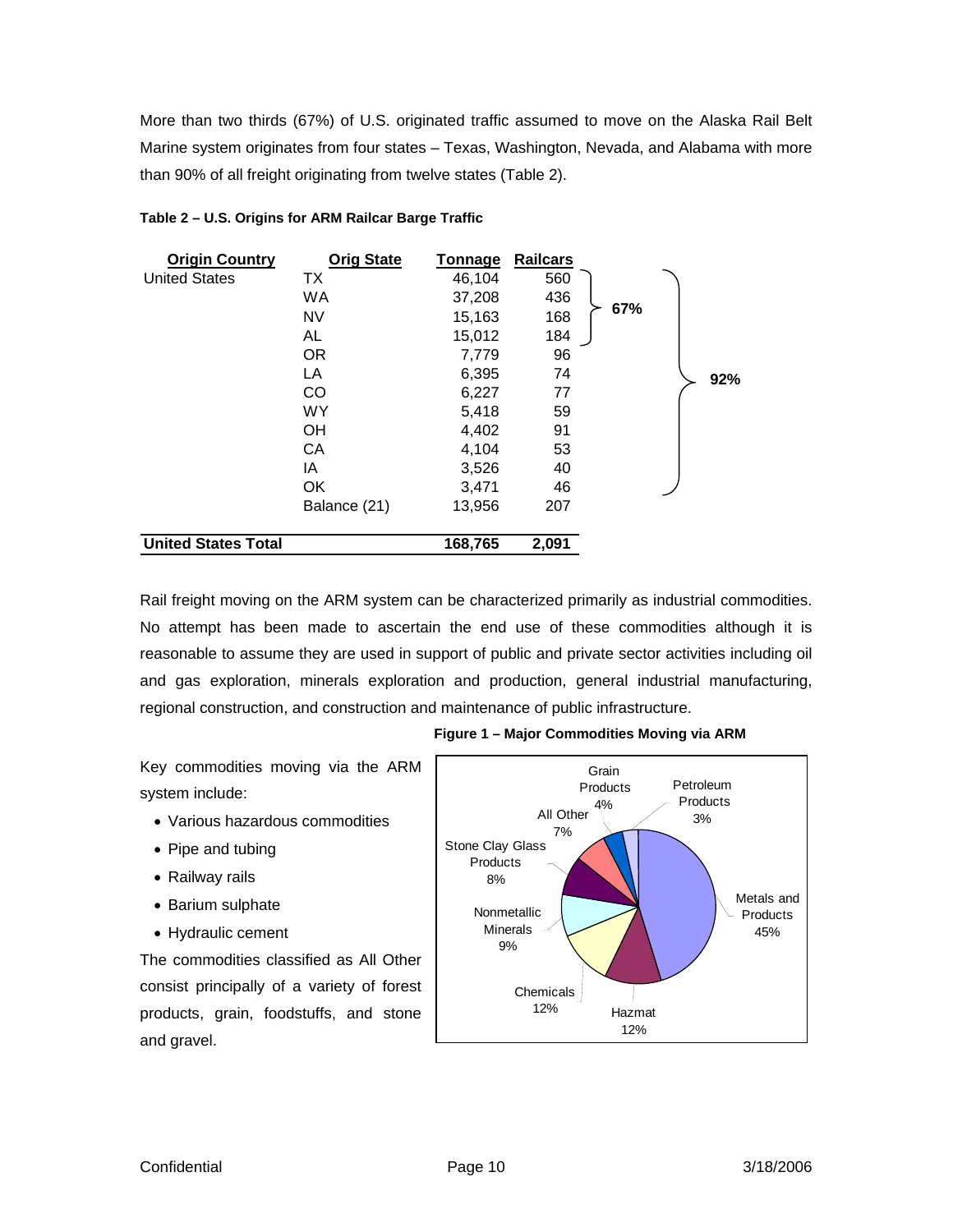#### Pr. Rupert, BC to Alaska

Pr. Rupert, B.C. is the port of origin for Canadian National Railways' Aquatrain service. This transportation corridor is estimated to handle approximately 1,500 railcars carrying 141,000 tons of freight annually to the Port of Whittier. This represents approximately 46% of railcar barge freight moving to the State of Alaska.

Canadian originated traffic is sourced almost exclusively from Western Canada with 50% of all

such traffic originating in Alberta. Combined with British Columbia and Saskatchewan these three provinces account for 99% of Canadian traffic and nearly 45% of all rail traffic to Alaska.

| <b>Origin Country</b> | <b>Orig State</b> | <b>Tonnage</b> | <b>Railcars</b> |
|-----------------------|-------------------|----------------|-----------------|
| Canada                | AΒ                | 73,183         | 795             |
|                       | BС                | 51,205         | 560             |
|                       | SK                | 14,278         | 145             |
|                       | ON                | 1,519          | 18              |
|                       | MI                | 148            | 2               |
|                       | MВ                | 148            | 2               |
|                       |                   |                |                 |
| <b>Canada Total</b>   |                   | 140,481        | 1.522           |

#### **Table 3 – Canadian Origins for CN Railcar Barge Traffic**



**Figure 2 – Major Commodities Moving via ARM**

commodities ranging from agricultural products to farm products and telephone poles.

Much like the traffic moving via the ARM system commodities moving via CN's Aquatrain barge are industrial in nature.

Key commodities include:

- Hazardous materials
- Potassium chloride
- Lumber and oriented strand board
- Hydraulic cement
- Grinding balls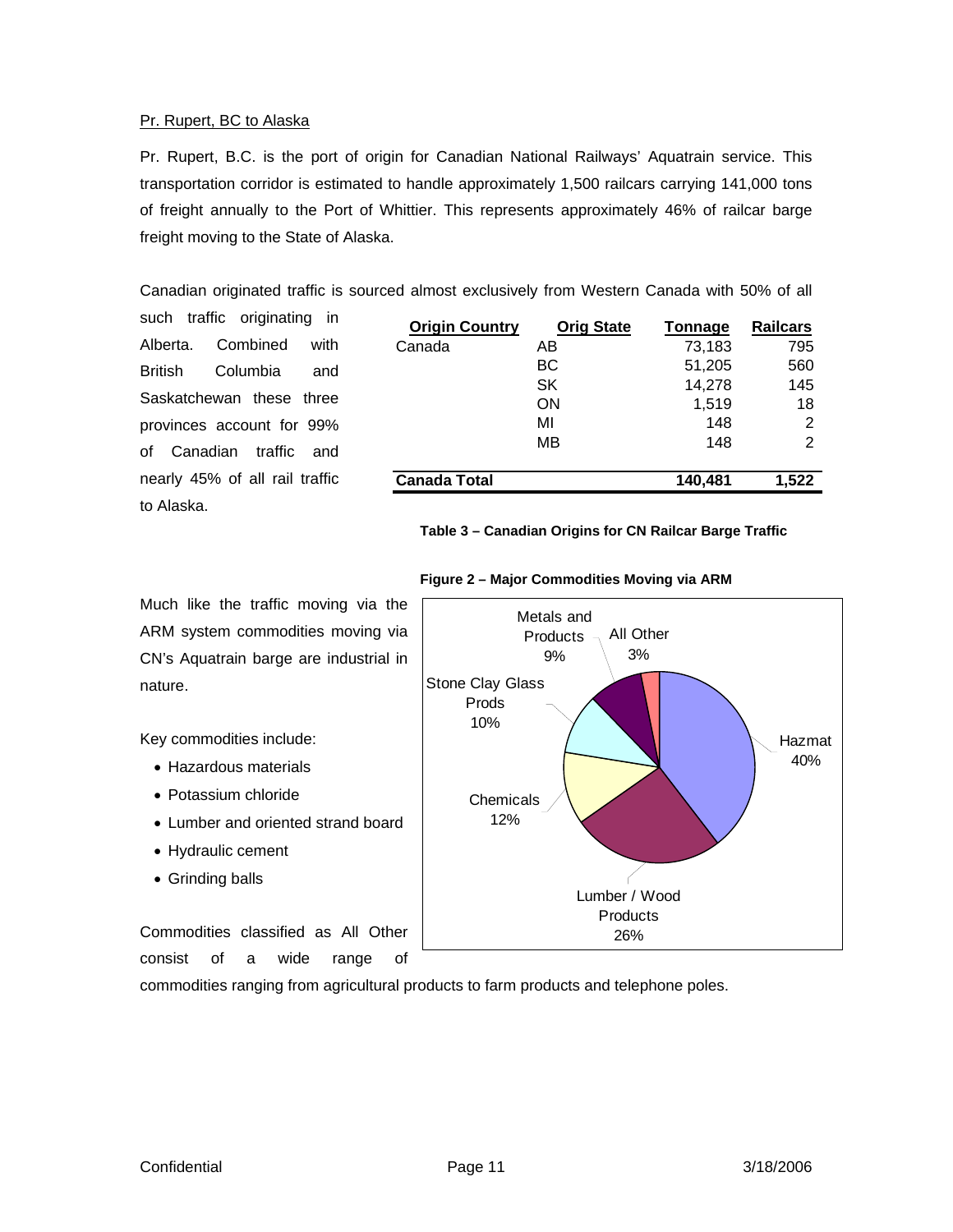#### Western Canada to Yukon and Alaska

Freight movements in this corridor consist of truck traffic moving via the Alaska Highway from origins south of the 60<sup>th</sup> parallel. Given the distances involved it is assumed that the majority of this traffic originates in British Columbia and Alberta although it is known that Lynden Transport operates direct hotshot truckload services from the Pacific Northwest to Alaska.

|                               | Yukon        |        | Alaska |         | Total |         |
|-------------------------------|--------------|--------|--------|---------|-------|---------|
| Commodity                     | <b>Units</b> | Tons   | Units  | Tons    | Units | Tons    |
| <b>Agricultural Products</b>  | 11           | 216    | 108    | 2,103   | 119   | 2,319   |
| <b>Bus and Taxi Service</b>   | 9            | 21     | 22     | 100     | 31    | 121     |
| <b>Construction Materials</b> | 192          | 5.179  | 237    | 5,016   | 429   | 10,195  |
| General Merchandise           | 855          | 15,499 | 4,041  | 75,935  | 4,896 | 91,434  |
| <b>Household Goods</b>        | 8            | 144    | 221    | 3,004   | 229   | 3,148   |
| Iron, Pipe & Steel            | 132          | 2,673  | 191    | 3,991   | 323   | 6,664   |
| Livestock                     |              |        | 5      | 55      | 5     | 55      |
| Mobile Homes                  | 13           | 194    | 14     | 207     | 27    | 400     |
| Mobile Homes - Residential    | 17           | 224    | 61     | 617     | 78    | 842     |
| Not specified                 | 85           | 1,408  | 46     | 592     | 131   | 2,000   |
| <b>Petroleum Products</b>     | 350          | 15,942 | 72     | 2,085   | 422   | 18,027  |
| Timber                        | 1            | 28     | 6      | 119     | 7     | 146     |
| Vehicles, Machinery & Equip.  | 361          | 7,137  | 1,053  | 17,501  | 1.414 | 24,638  |
|                               | 2,034        | 48.664 | 6,077  | 111,324 | 8,111 | 159.988 |

#### **Table 4 – Western Canadian Originated Truck Traffic to Alaska and Yukon**

As shown in Table 4 above this traffic is estimated to be in the order of 8,100 truckloads per year carrying a total of 160,000 tons of freight. Seventy percent of traffic is destined to the State of Alaska with the remaining thirty percent to Yukon.





Traffic destined to the Yukon consists principally of general merchandise (32%), petroleum products (32%), and vehicles, machinery, equipment, and construction materials (26%).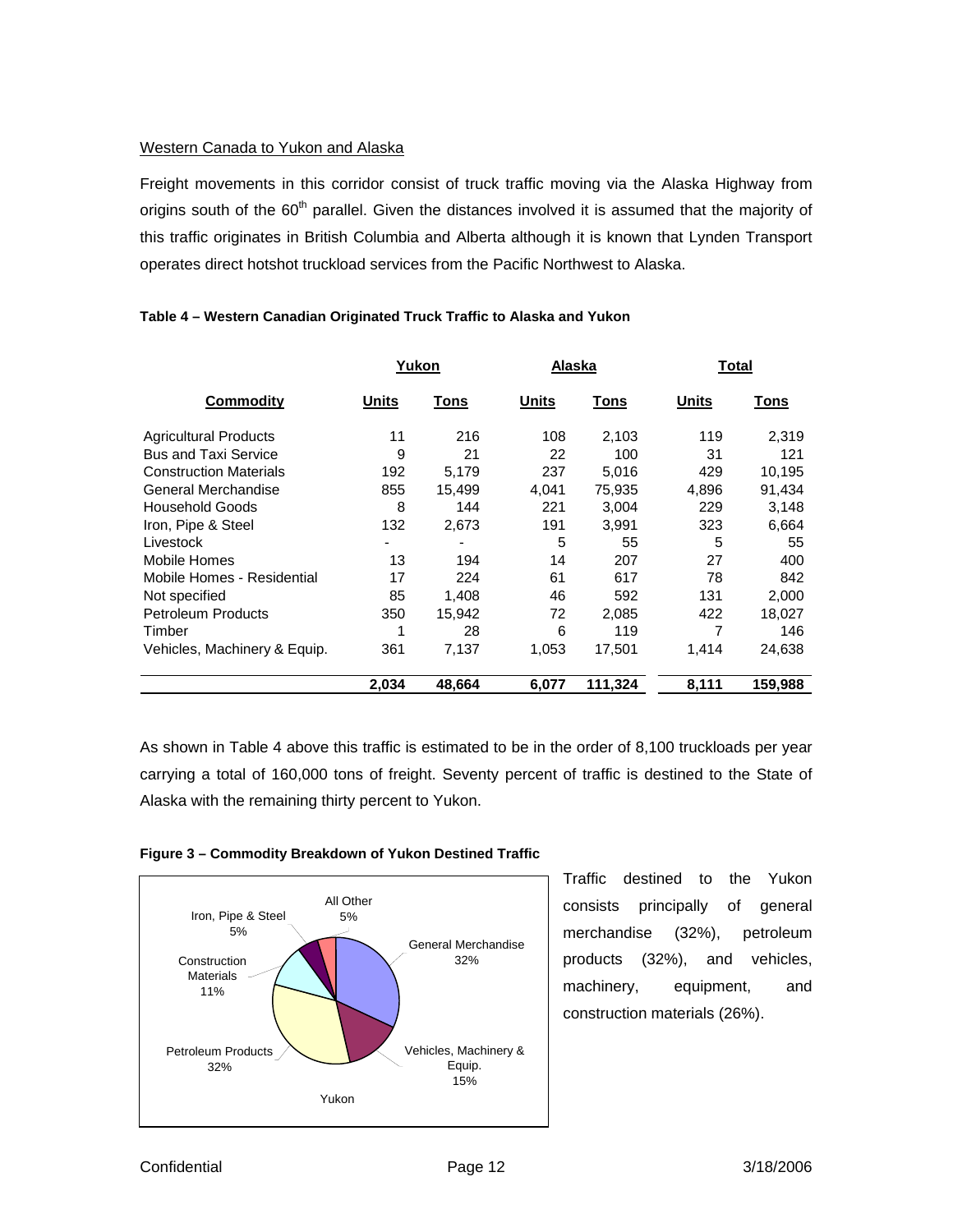



Alaska traffic is similar in nature to the Yukon traffic in that it is dominated by general merchandise freight albeit to a larger extent (67% versus 32%). A key difference lies in the relative volumes of petroleum products. While significant for the Yukon they represent only 2% of Alaska traffic.

#### Between Alaska and Yukon

There is a limited amount of freight that moves via highway between Alaska and Yukon in each direction although the volumes are relatively insignificant. Total volumes are estimated to be in the order of slightly less than 600 truckloads and approximately 13,000 tons. Once again these movements are dominated by general merchandise and petroleum products traffic (Yukon).

| Table 5 – Freight Flows Between Alaska and Yukon |                |       |                |       |  |
|--------------------------------------------------|----------------|-------|----------------|-------|--|
|                                                  | Alaska - Yukon |       | Yukon - Alaska |       |  |
| <b>Commodity</b>                                 | Units          | Tons  | Units          | Tons  |  |
| <b>Agricultural Products</b>                     | 1              | 24    | 3              | 35    |  |
| <b>Bus and Taxi Service</b>                      | 37             | 105   | 50             | 147   |  |
| <b>Construction Materials</b>                    | 1              | 4     | 9              | 263   |  |
| General Merchandise                              | 72             | 1,035 | 163            | 3,259 |  |
| <b>Household Goods</b>                           | 2              | 21    | 2              | 33    |  |
| Iron, Pipe & Steel                               | 5              | 77    | 7              | 151   |  |
| Mobile Homes                                     |                |       | 10             | 29    |  |
| Mobile Homes - Residential                       |                |       | 3              | 127   |  |
| Not specified                                    |                | 23    |                |       |  |
| <b>Petroleum Products</b>                        | 118            | 4,961 | 22             | 897   |  |
| Timber                                           |                |       | 2              | 37    |  |
| Vehicles, Machinery & Equip.                     | 14             | 278   | 62             | 1,414 |  |
|                                                  | 251            | 6,529 | 333            | 6,391 |  |

| Table 5 – Freight Flows Between Alaska and Yukon |  |  |  |
|--------------------------------------------------|--|--|--|
|                                                  |  |  |  |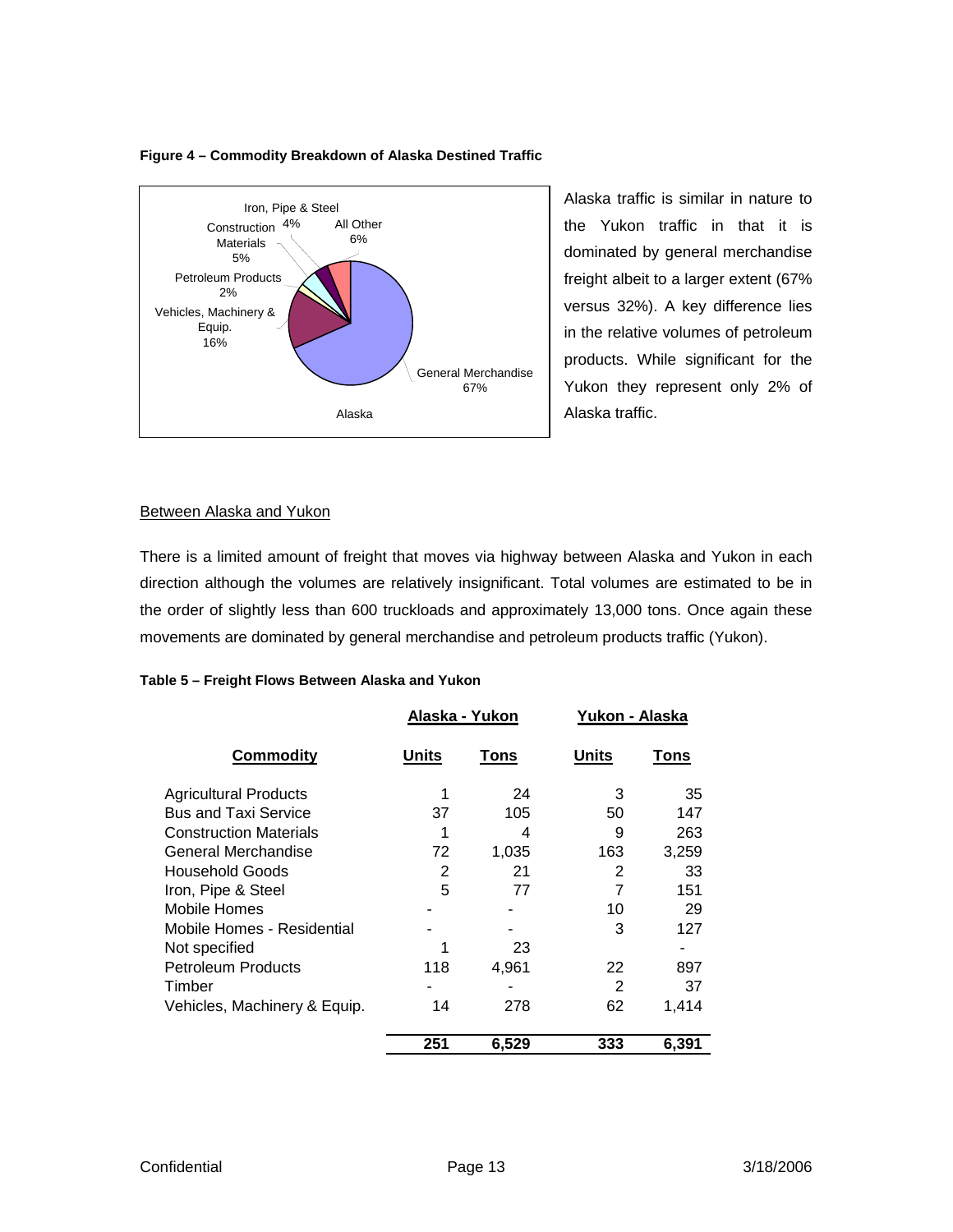#### <span id="page-13-0"></span>**1.3 Summary of Freight Volumes**

Prior to assessing the relative competitiveness of direct railway movements it is necessary to identify the freight that may be available for direct rail movement. Key criteria in this regard includes:

- Type of freight conducive to rail transportation;
- Freight originating within Canada or the United States; and
- Known or reasonable approximation of actual origin of traffic.

Based on these criteria we would estimate total potential rail traffic for Alaska and Yukon regional re-supply to be in the order of 2.430 million tons per year. This tonnage reflects the exclusion of petroleum products and bulk cement traffic destined to the Port of Anchorage. The petroleum traffic has been excluded as direct discussions with the Port of Anchorage indicate that the majority of this volume actually originates in Alaska and is delivered to the Port by rail. The cement has been excluded on the basis that cement currently moves via rail barge to Alaska from Washington and Alberta and but these logistics have not displaced the bulk ocean movement to Anchorage. The actual origin and current transportation cost of this bulk cement movement is not known and as such the relative competitiveness of direct rail routing cannot reasonably be assessed.

|                                                | (2004)               | (2003)         | (2005)            |                             |           |
|------------------------------------------------|----------------------|----------------|-------------------|-----------------------------|-----------|
|                                                | Port of<br>Anchorage | <b>Highway</b> | <b>Rail Barge</b> | S.E. Alaska<br><b>Ports</b> | Total     |
| Vans/Flats/Containers                          | 1,587,719            |                |                   | 360,000                     | 1,947,719 |
| Petroleum Product (Total)                      | 1,536,898            | 23,884         | 5,426             |                             | 1,566,208 |
| Cement (Bulk)                                  | 122,855              |                |                   |                             | 122,855   |
| <b>Metals and Products</b>                     |                      |                | 88,819            |                             | 88,819    |
| Hazardous Commodities (unspecified)            |                      |                | 75,612            |                             | 75,612    |
| General Merchandise                            |                      | 95,729         |                   |                             | 95,729    |
| Lumber / Logs / Wood Products                  |                      | 184            | 38,503            |                             | 38,687    |
| Chemicals                                      |                      |                | 36.585            |                             | 36,585    |
| Stone Clay Glass Prods                         |                      |                | 28,284            |                             | 28,284    |
| Motor Vehicles & Equipment                     |                      | 26,330         | 267               |                             | 26,597    |
| Nonmetallic Minerals                           |                      |                | 15,060            |                             | 15,060    |
| <b>Agricultural Products</b>                   |                      | 2,378          | 9,399             |                             | 11,777    |
| Other Miscellaneous Goods                      | 142                  | 3,848          | 4,731             |                             | 8.721     |
| <b>Construction Materials</b>                  |                      | 10,462         |                   |                             | 10,462    |
| Iron / Steel / Pipe                            |                      | 6,892          |                   |                             | 6,892     |
| Crushed Stone, Sand, Gravel                    |                      |                | 2,797             |                             | 2,797     |
| <b>Household Goods</b>                         |                      | 3,202          |                   |                             | 3,202     |
| Waste &Scrap                                   |                      |                | 2,430             |                             | 2,430     |
| Pulp and Paper Products                        |                      |                | 1,331             |                             | 1,331     |
| Total                                          | 3,247,613            | 172,909        | 309,246           | 360,000                     | 4,089,768 |
| <b>Net Tonnages For Competitive Assessment</b> | 1,587,861            | 172,909        | 309,246           | 360,000                     | 2,430,016 |

#### **Table 6 – Summary of Freight Tonnages for Rail Competitive Assessment**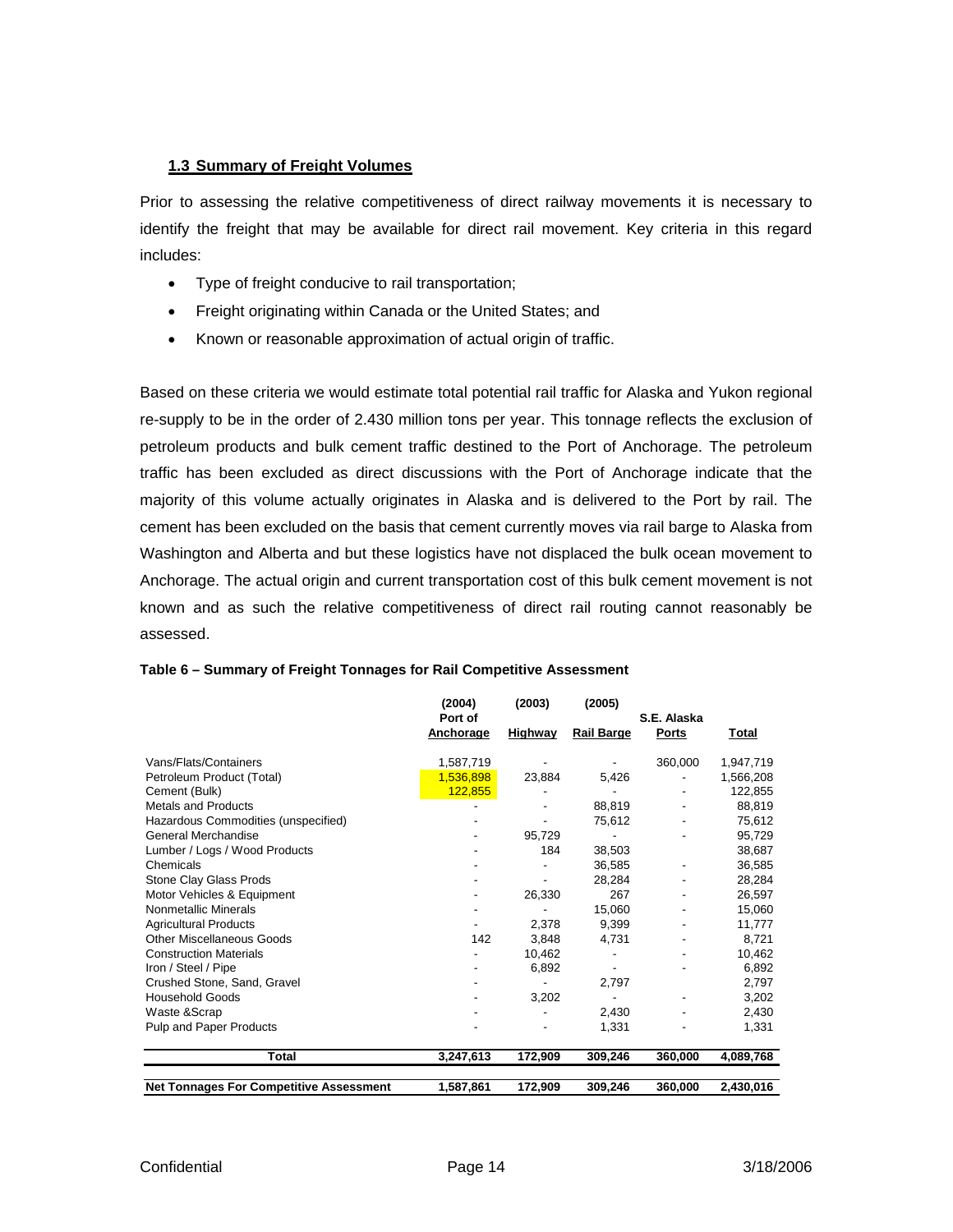Key freight flows to be examined in assessing the competitiveness of rail movements include:

- Container and trailer traffic from the Pacific Northwest region of the United States to Anchorage and Fairbanks, Alaska;
- Industrial railway traffic currently moving via rail barge from current known origins to Anchorage and Fairbanks, Alaska; and
- Truck traffic from Alberta and British Columbia origins to Whitehorse, Yukon and Anchorage and Fairbanks, Alaska.

Examination of these transportation flows while not encompassing all traffic currently moving to these regions will provide sufficient representative movements to effectively assess the potential competitiveness of direct rail routings in competition with existing logistics chains.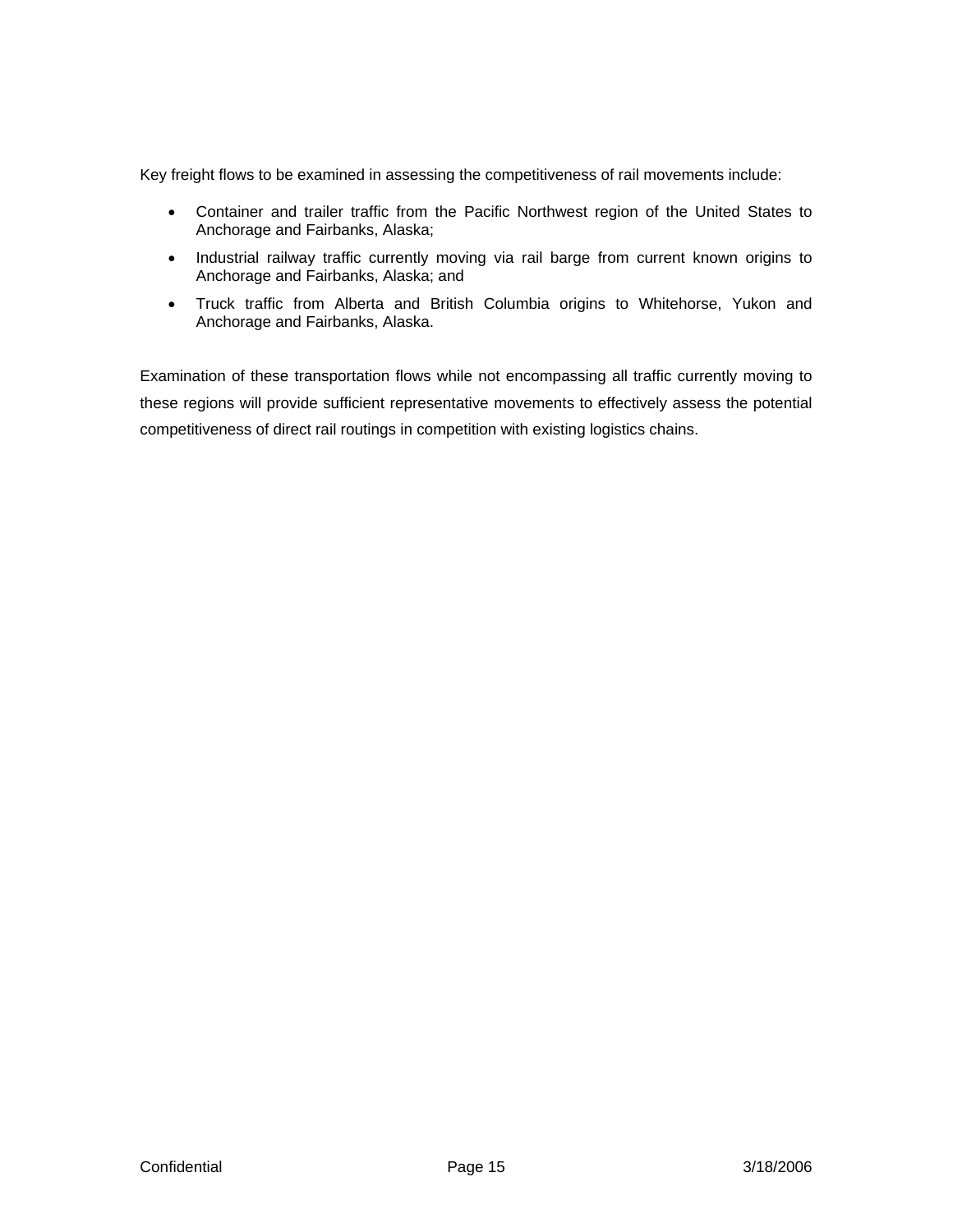### <span id="page-15-0"></span>**2.0 Railway Competitiveness**

The objective of this analysis is to identify reasonable volume and revenue forecasts for the direct rail movement of freight using the proposed Alaska Canada Rail Link (ALCAN) connecting with the existing North American railway network. A prerequisite to creating these forecasts is the identification of the existing transportation corridors and flows where direct rail movements can compete with existing supply chains.

The analysis of competing supply chains would typically involve the assessment of both the price and service characteristics of a supply chain to determine overall competitiveness including indirect transportation costs such as inventory carrying costs and warehousing infrastructure costs. Given the broad range of commodities and transportation flows being examined here this analysis assumes that the service capabilities, specifically origin-destination transit time, of the ALCAN network will be equal to or better than existing logistics arrangements. No consideration has been given, at this time, to indirect logistics costs. Our assessment of rail competitiveness is thus limited to an examination of the estimated direct transportation costs.

#### **2.1 Methodology**

The assessment of the competitiveness of direct rail movements versus existing supply chains has been done by comparing the estimated direct transportation costs associated with each type of movement. In developing the estimated costs for each type of movement we have relied on a number of publicly available data sources including:

- Financial and statistical data for North American railways as published in their respective annual reports;
- Direct discussions with transportation carriers;
- Specific freight rate quotations from existing transportation carriers serving the Alaska market; and
- Publicly available transportation tariffs for the movement of freight between North American origins and Alaska for specific commodities.

The following sections will describe the specific methodologies used in the development of estimated transportation costs for both existing transportation flows and proposed direct rail routing using the ALCAN network. For consistency all transportation rates are stated in US funds. Where publicly available data has been used that is stated in Canadian dollars and exchange rate factor of \$0.825 has been used.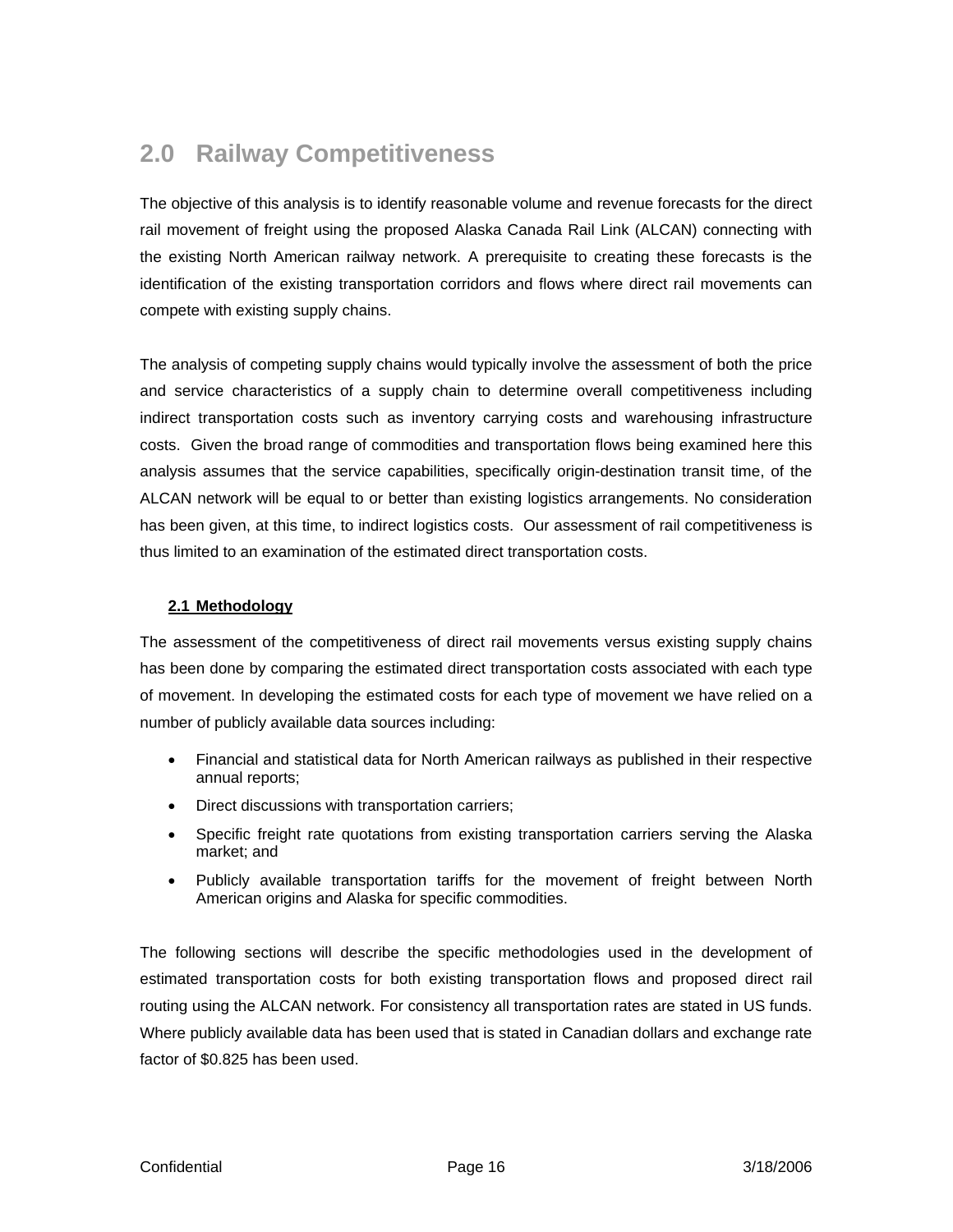#### <span id="page-16-0"></span>2.1.1 Existing Transportation Rates

Estimated transportation costs have been developed for each principal supply chain currently serving the Yukon and Alaska markets. These include:

- Container movements via Horizon Lines from the Port of Tacoma and selected Pacific Northwest origins to Anchorage and Fairbanks;
- Container and trailer movements via Totem Ocean Trailer Express from the Port of Tacoma and selected Pacific Northwest origins to Anchorage and Fairbanks;
- Railcar movements from selected Canadian and United States origins via the Alaska Railbelt Marine and CN Aquatrain systems to Anchorage and Fairbanks; and
- Truckload movements to Whitehorse, Anchorage and Fairbanks from Seattle/Tacoma and British Columbia and Alberta origins.

#### **Containers via Horizon**

Estimated transportation rates for Horizon Lines container movements were developed using publicly available tariff information published on Horizons' Internet website. A total of fifteen tariffs were reviewed identifying rates for the movement of general merchandise cargo in containers between Seattle and Alaska and inland transportation rates for both origin and destination movements – i.e. Horizon Inland Arbitrary Charges.

These tariffs provide rates for a broad range of general merchandise type commodities in various container sizes and types, at differing minimum weights, for a range of services – i.e. temperature controlled versus dry service. Consistent with our objective to identify representative transportation rates for general merchandise cargo and to permit comparison against other existing carriers and direct rail routing we have developed a select number of scenarios designed to provide a reasonable range of representative rates.

The specific scenarios developed for analysis include:

- Container movements direct from Tacoma to Anchorage and Fairbanks, AK; and
- Container movements from inland origins in the Pacific Northwest to Anchorage and Fairbanks, AK.

The specific tariffs reviewed and calculations supporting rate scenarios are contained in Appendices A and B of this report.

#### **Containers and Trailers via TOTE**

Totem Ocean Trailer Express does not publish tariffs on its Internet website that would permit a broad review of rate structures as was done for Horizon Lines traffic. In lieu of this a select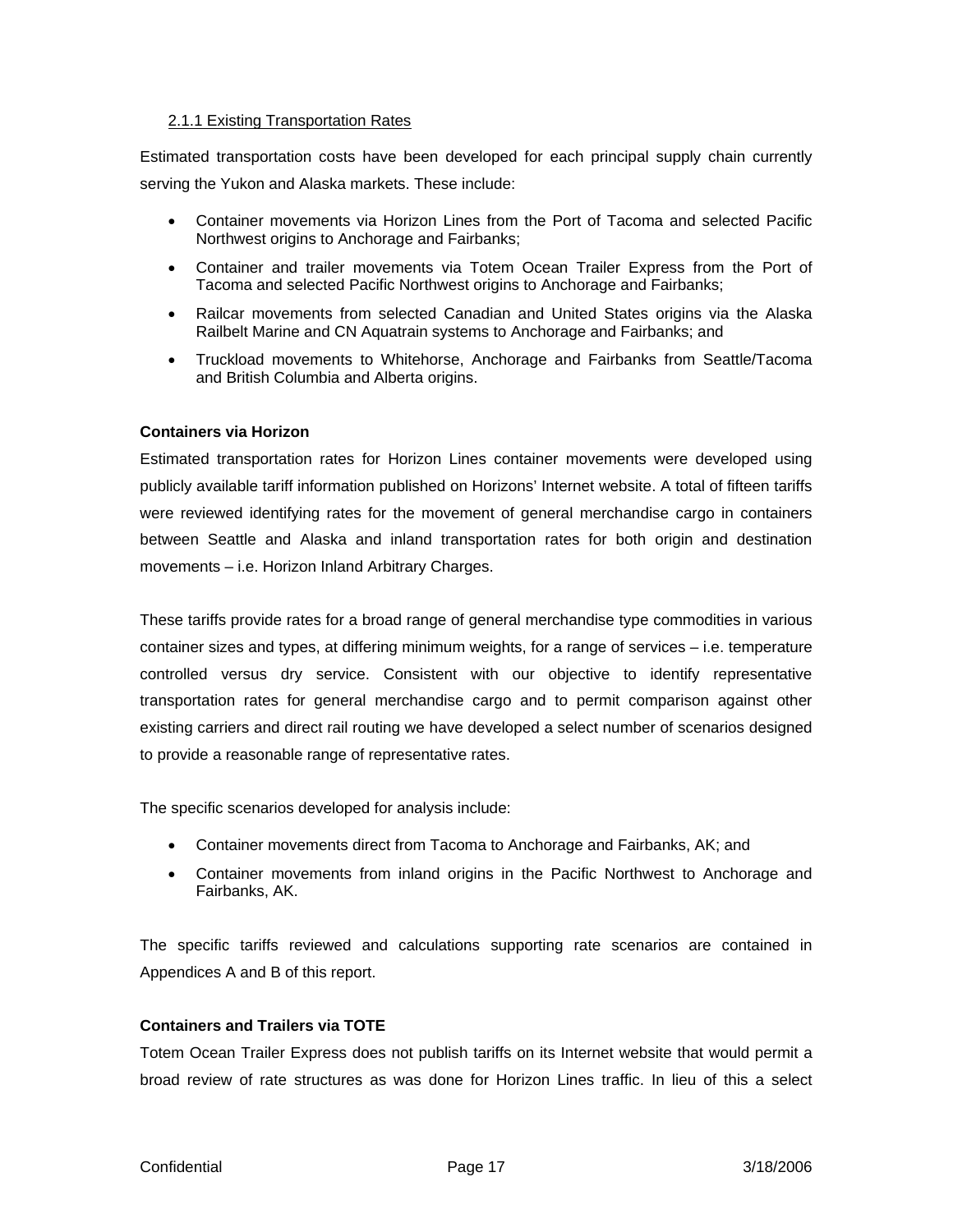number of rate requests for movement of merchandise cargo were submitted to TOTE to obtain direct price quotations.

These price quotations were used to develop estimated rates from both Tacoma and inland Pacific Northwest origins through to Anchorage and Fairbanks, AK.

#### **Railcar Barge via ARM and Aquatrain**

The development of estimated rates for railcar barge movements required the estimation of three specific rate components:

- Inland rail transportation costs from origin to port of exit whether Pr. Rupert or Tacoma;
- Rail barge transportation rates from either Tacoma or Pr. Rupert to Whittier; and
- Inland Alaska rail movement to either Anchorage or Fairbanks the selected destinations for this analysis.

The Alaska Railroad provided base traffic data for this analysis. ARR provided a summarized 2005 freight handling file that had been edited to remove all confidential and market competitive information including specific barge service, shipper and receiver information, and rate data. Key data elements provided were number of carloads, weight, commodity type, railway origin, and originating railroad.

### Inland Rail Costs – U.S., Canada, and Alaska

Railways contacted for specific rate quotations were not agreeable to providing rates for study purposes. In lieu of direct quotations from railways a railway price model was constructed incorporating logical rail routings from origin to destination, length of haul for each carrier, and average cent per ton mile revenues for each carrier by line of business as published in railway annual reports.

Logical rail routings and mileages for individual carriers were developed using ALK Technologies' PC\*Miler | Rail software. These routings and mileages were subsequently applied against a select number of movements from the traffic file to calculate total revenue ton-miles per carrier for each movement. Revenue for each carrier was then derived by applying the average revenue per ton-mile for each carrier by line of business against the calculated revenue ton-miles yielding revenue per car and revenue per ton estimates for the rail movement. The Alaska Railroad does not publish revenue per ton-mile data. As a proxy for ARR data we have used BNSF cent per tonmile data for its industrial products business line. This has been validated at a high level by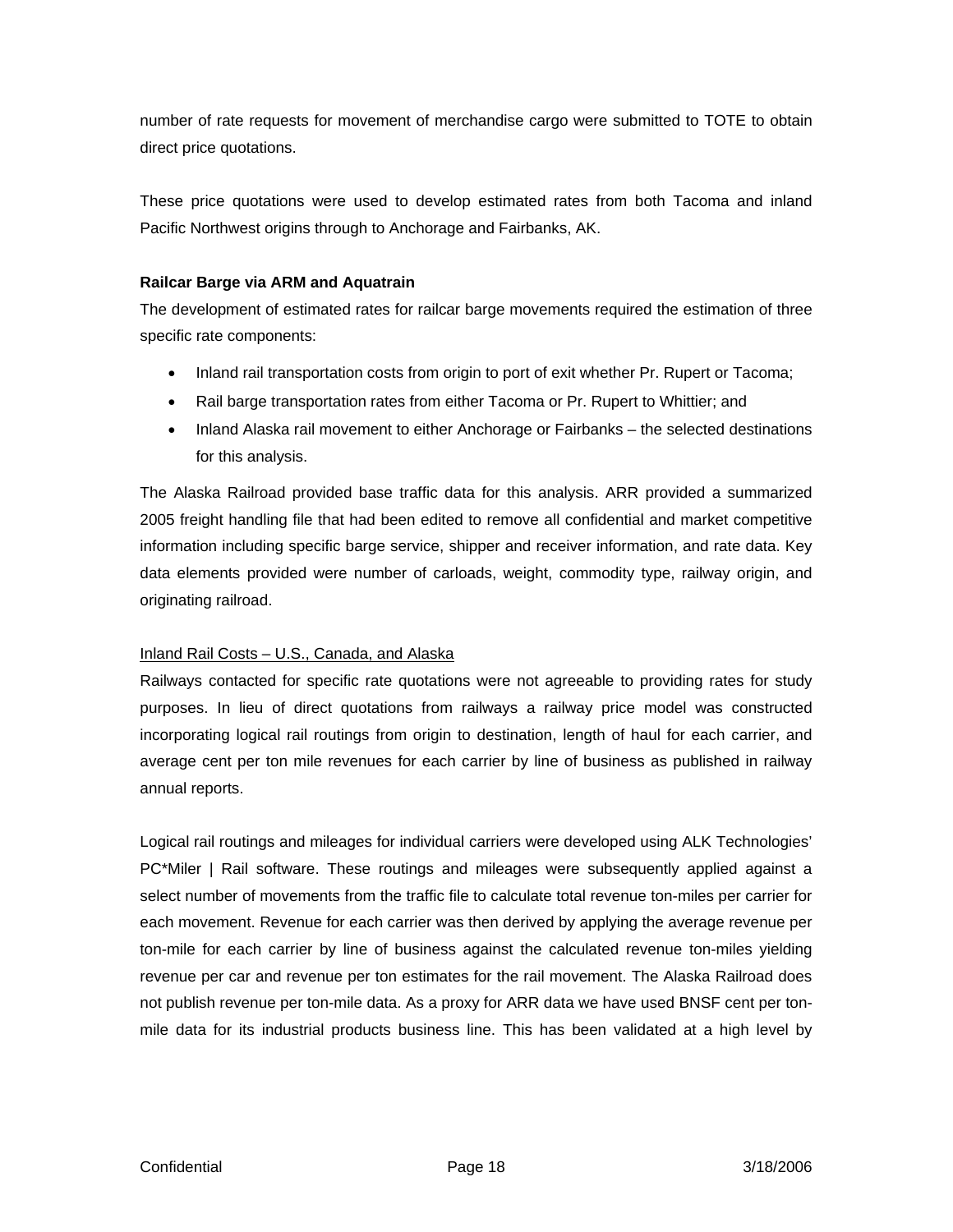applying the average revenue per ton of \$11.38 earned by the ARR in 2004 as calculated from its total freight revenues $^5$  and total freight tons moved $^6$  $^6$ .

As shown in Table 7 below Anchorage and Fairbanks are the actual destinations for 89% of all railcar barge traffic and both the Aquatrain and ARM services route significant traffic to both destinations.

For analytical purposes we have analyzed and compared the transportation costs for selected movements from true origin to both destinations regardless of the actual destination of the traffic. For practical purposes we have selected a subset of the traffic file focusing on origin locations that have a critical mass of traffic and provide a

#### **Table 7 – Fairbanks and Anchorage Destined Traffic**

**A: Net Tons**

| <b>Barge Service</b> |                            |                     |         |  |  |
|----------------------|----------------------------|---------------------|---------|--|--|
| <b>Destination</b>   | <b>AK Rail Belt Marine</b> | <b>CN Aquatrain</b> | Total   |  |  |
| ANCHORAGE            | 62.733                     | 34.073              | 96.805  |  |  |
| <b>FAIRBANKS</b>     | 98.293                     | 81.294              | 179.586 |  |  |
|                      |                            |                     |         |  |  |
| <b>Total Traffic</b> | 167.269                    | 141.977             | 309.246 |  |  |

#### **B: Percentage of Total Rail Barge Traffic**

|                       | <b>Barge Service</b>       |                     |       |
|-----------------------|----------------------------|---------------------|-------|
| <b>Destination</b>    | <b>AK Rail Belt Marine</b> | <b>CN Aquatrain</b> | Total |
| ANCHORAGE             | 38%                        | 24%                 | 31%   |
| <b>FAIRBANKS</b>      | 59%                        | 57%                 | 58%   |
| Percent Total Traffic | 96%                        | 81%                 | 89%   |

cross section of commodities omitting individual car and small lot movements. The subset selected represents 67% of all ARM traffic and 77% of all Aquatrain traffic. As noted earlier traffic movements have been assigned to the respective barge movements based on the principal assumption that any traffic originating within CN's network would route via the Aquatrain with the balance moving via the ARM system.

Where possible, rail rates constructed using the cent per revenue ton-mile methodology have been validated through examination of public railway tariffs and discussions with industry representatives.

#### Rail Barge Costs

Railcar barge traffic is typically priced as a through rate including the rail movement at origin, barge, and rail at destination. As such it is difficult to determine the specific portion of the rate attributable to the barge movement itself. CN Aquatrain and ARM personnel were contacted to obtain rates for such movements although the only information provided was on a through rate basis. CN lumber tariffs for movement to Alaska were also reviewed yielding little insight as they are also published on a through rate basis.

 $\overline{a}$ 

<span id="page-18-0"></span><sup>&</sup>lt;sup>5</sup> Alaska Railroad Corporation 2004Annual Report – Page 16  $\frac{6}{5}$  Alaska Railroad East Sheet as published at www.akrr com/s

<span id="page-18-1"></span>Alaska Railroad Fact Sheet as published at www.akrr.com/arrc29.html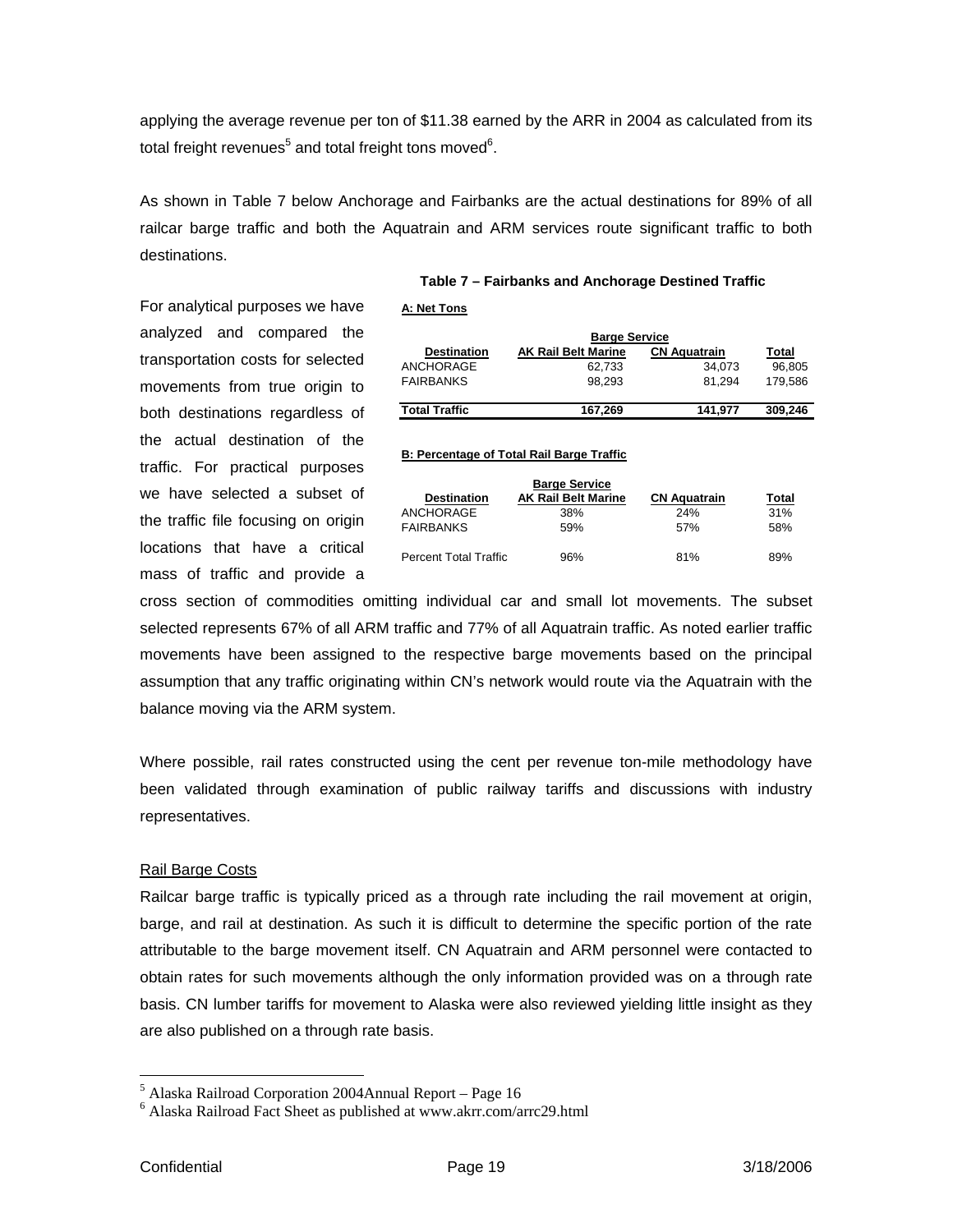<span id="page-19-0"></span>For analytical purposes we have assumed barge rates of \$45 per ton USD for both services. Based on our constructed through rates as compared to the tariff and quoted rates received from the carrier we believe this to be conservative – i.e. on the low end.

#### **Direct Truck**

As noted earlier direct truck movements to Alaska and Yukon represent a very small portion of the re-supply traffic destined to Alaska, albeit a more significant portion of the traffic destined to the Yukon. Truck rates have been estimated using rate quotations provided by highway transportation carriers.

#### 2.1.2 Direct Rail Rates via ALCAN

Estimated rail rates using the proposed ALCAN network have been constructed using the same methodology as described above for the development of inland rail costs for railcar barge movements. While many routing options are being developed in the technical analysis phase of the Alaska Canada Rail Link study we have selected a single route for our rate competitiveness analysis. The selected route is the Fort Nelson-Watson Lake-Carmack-Ladue routing measuring 1,242 miles from Fort Nelson to Fairbanks, AK.

For intermodal traffic specifically we have calculated estimated direct rail rates in two ways, using the cent per ton-mile (CRTM) methodology outlined earlier and using average revenue per line haul mile based on comparable distances and rates contained in publicly available tariffs for CN Rail and the Burlington Northern Sante Fe Railway. This second approach has been developed in order to validate the CRTM methodology and to provide a reasonable range of estimated rates for such intermodal movements based on comparable scenarios.

#### **2.2 Where Rail Can Compete**

Using the methodologies described earlier we have developed scenario-based analyses to assess where direct rail routings to Yukon and Alaska can compete with existing logistics movements. The following sections will review the competitiveness of such routings for the principal transportation flows including container / trailer marine movements from Seattle/Tacoma, railcar barge movements from Pr. Rupert and Tacoma, and direct highway movements.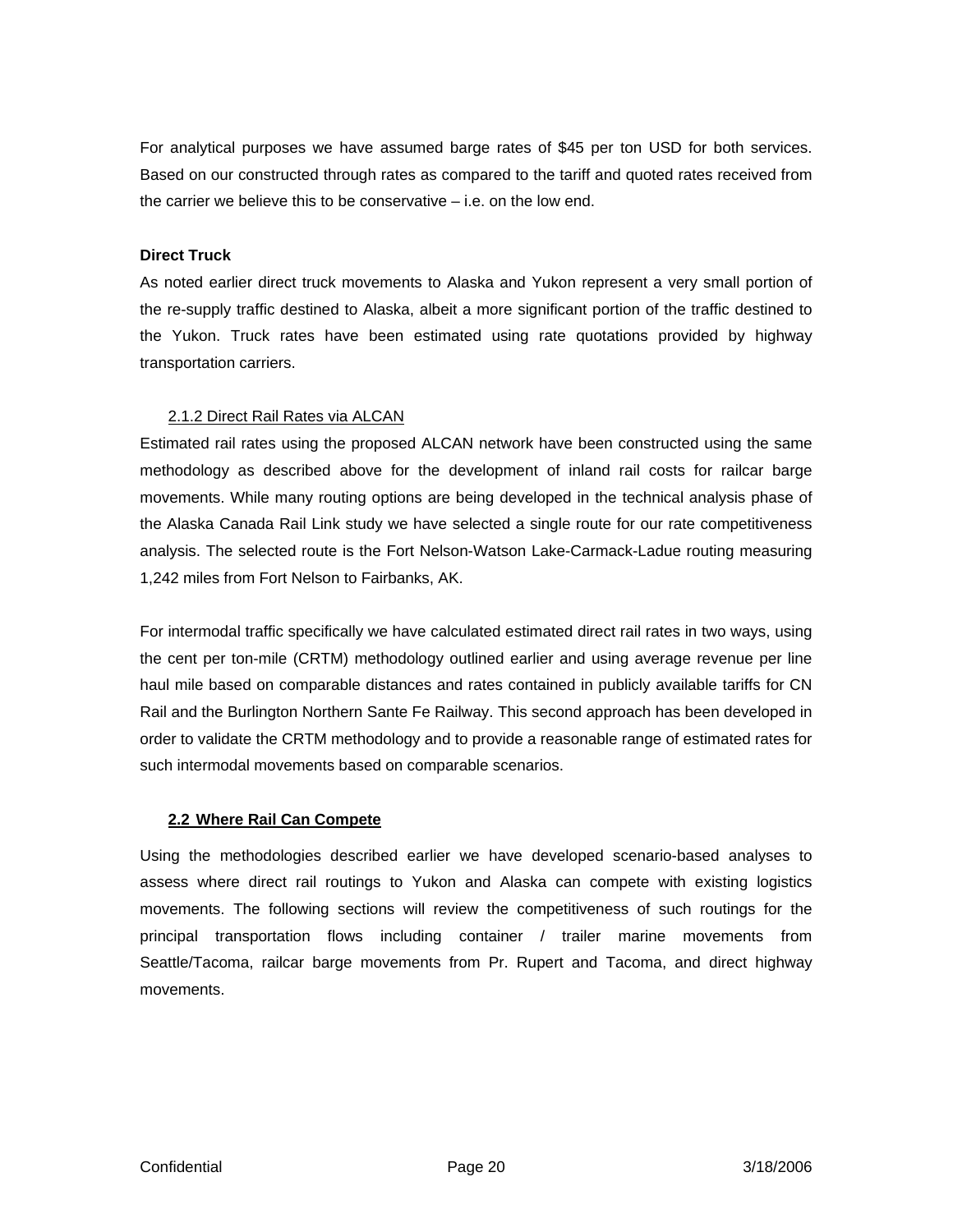#### 2.2.1 Container / Trailer Marine Movements

<span id="page-20-0"></span>Table 8 below provides a summary of the total re-supply freight currently estimated to be moving into the State of Alaska and the Yukon using both highway truck and various marine services originating in Seattle / Tacoma, WA. Based on current transportation mode and commodity type it is estimated that of the total 2.12 million tons of general merchandise freight that approximately 2.05 million tons or 97% is conducive to movement via direct rail intermodal from origin to destination.

|                                              |                    | Origin                            |       | <b>Western Canada</b> |                | Alaska                   |       | Total          |
|----------------------------------------------|--------------------|-----------------------------------|-------|-----------------------|----------------|--------------------------|-------|----------------|
| Transportation<br>Mode                       | <b>Destination</b> | Commodity                         | Units | Tons                  | Units          | Tons                     | Units | Tons           |
| <b>Highway Truck</b>                         | Whitehorse         | <b>Agricultural Products</b>      | 11    | 216                   |                | 24                       | 12    | 240            |
|                                              |                    | <b>Bus and Taxi Service</b>       | 9     | 21                    | 37             | 10 <sub>5</sub>          | 46    | 125            |
|                                              |                    | <b>Construction Materials</b>     | 192   | 5.179                 | 1              | $\overline{4}$           | 193   | 5,183          |
|                                              |                    | General Merchandise               | 855   | 15.499                | 72             | 1.035                    | 927   | 16.534         |
|                                              |                    | <b>Household Goods</b>            | 8     | 144                   | 2              | 21                       | 10    | 165            |
|                                              |                    | <b>Iron, Pipe &amp; Steel</b>     | 132   | 2.673                 | 5              | 77                       | 137   | 2.750          |
|                                              |                    | <b>Mobile Homes</b>               | 13    | 194                   | ٠              | $\overline{\phantom{a}}$ | 13    | 194            |
|                                              |                    | <b>Mobile Homes - Residential</b> | 17    | 224                   | $\blacksquare$ | $\blacksquare$           | 17    | 224            |
|                                              |                    | Not specified                     | 85    | 1.408                 |                | 23                       | 86    | 1.431          |
|                                              |                    | <b>Petroleum Products</b>         | 350   | 15.942                | 118            | 4,961                    | 468   | 20,903         |
|                                              |                    | Timber                            |       | 28                    | ٠              | $\sim$                   | 4     | 28             |
|                                              |                    | Vehicles, Machinery & Equip.      | 361   | 7.137                 | 14             | 278                      | 375   | 7.415          |
|                                              |                    | Other (misspecified data)         | 1     | ٠                     |                | $\blacksquare$           | 1     | $\blacksquare$ |
| <b>Total Truck Freight Destined to Yukon</b> |                    |                                   | 2,035 | 48,664                | 251            | 6,529                    | 2,286 | 55,193         |

#### **Table 8 – Estimate of Total Inbound Freight to Alaska and Yukon Convertible to Rail Intermodal**

|        | Origin                                        | <b>Western Canada</b> |                 |                 | Yukon          | <b>Total</b>             |                 |
|--------|-----------------------------------------------|-----------------------|-----------------|-----------------|----------------|--------------------------|-----------------|
| Alaska | <b>Agricultural Products</b>                  | 108                   | 2,103           | 3               | 35             | 111                      | 2,138           |
|        | <b>Bus and Taxi Service</b>                   | 22                    | 100             | 50 <sup>°</sup> | 147            | 72                       | 248             |
|        | <b>Construction Materials</b>                 | 237                   | 5,016           | 9               | 263            | 246                      | 5,279           |
|        | General Merchandise<br><b>Household Goods</b> | 4,041<br>221          | 75,935<br>3.004 | 163<br>2        | 3,259<br>33    | 4,204<br>223             | 79,195<br>3,037 |
|        | Iron, Pipe & Steel                            | 191                   | 3.991           | 7               | 151            | 198                      | 4,142           |
|        | <b>Livestock</b>                              | 5                     | 55              | -               | ÷              | 5                        | 55              |
|        | <b>Mine Ore</b>                               |                       | $\blacksquare$  |                 |                | $\overline{\phantom{a}}$ | $\sim$          |
|        | <b>Mobile Homes</b>                           | 14                    | 207             | $\overline{2}$  | 29             | 16                       | 235             |
|        | <b>Mobile Homes - Residential</b>             | 61                    | 617             | 10 <sup>1</sup> | 127            | 71                       | 744             |
|        | Not specified                                 | 46                    | 592             | 3               | ٠              | 49                       | 592             |
|        | <b>Petroleum Products</b>                     | 72                    | 2.085           | 22              | 897            | 94                       | 2,981           |
|        | Timber                                        | 6                     | 119             | 2               | 37             | 8                        | 156             |
|        | Vehicles, Machinery & Equip.                  | 1,053                 | 17,501          | 62              | 1,414          | 1,115                    | 18,915          |
|        | Other (misspecified data)                     |                       | $\blacksquare$  | ÷               | $\blacksquare$ | 1                        | $\blacksquare$  |
|        | <b>Total Truck Freight Destined to Alaska</b> |                       | 111,324         | 335             | 6,391          | 6,413                    | 117,715         |

|                                                         |           | Origin                    | Seattle / Tacoma |             |                          |                | Total     |             |  |
|---------------------------------------------------------|-----------|---------------------------|------------------|-------------|--------------------------|----------------|-----------|-------------|--|
|                                                         |           |                           | Units            | <b>Tons</b> |                          |                | Units     | <b>Tons</b> |  |
| Marine                                                  | Anchorage | General Merchandise (VFC) | 122.638          | 1,587,719   | ۰                        |                | 122.638   | 1,587,719   |  |
|                                                         | SE Alaska | General Merchandise (VFC) | 27.807           | 360,000     | ۰                        | $\blacksquare$ | 27.807    | 360,000     |  |
|                                                         |           |                           | 150,445          | 1,947,719   | $\overline{\phantom{0}}$ |                | 150,445   | 1,947,719   |  |
| <b>Total Estimated Re-supply Freight Inbound</b>        |           | 158,558                   | 2,107,707        | 586         | 12,920                   | 159.144        | 2,120,626 |             |  |
|                                                         |           |                           |                  |             |                          |                |           |             |  |
| <b>Estimated Freight Convertible to Rail Intermodal</b> |           | 155.860                   | 2.046.887        | 336         | 4.720                    | 156.196        | 2,051,607 |             |  |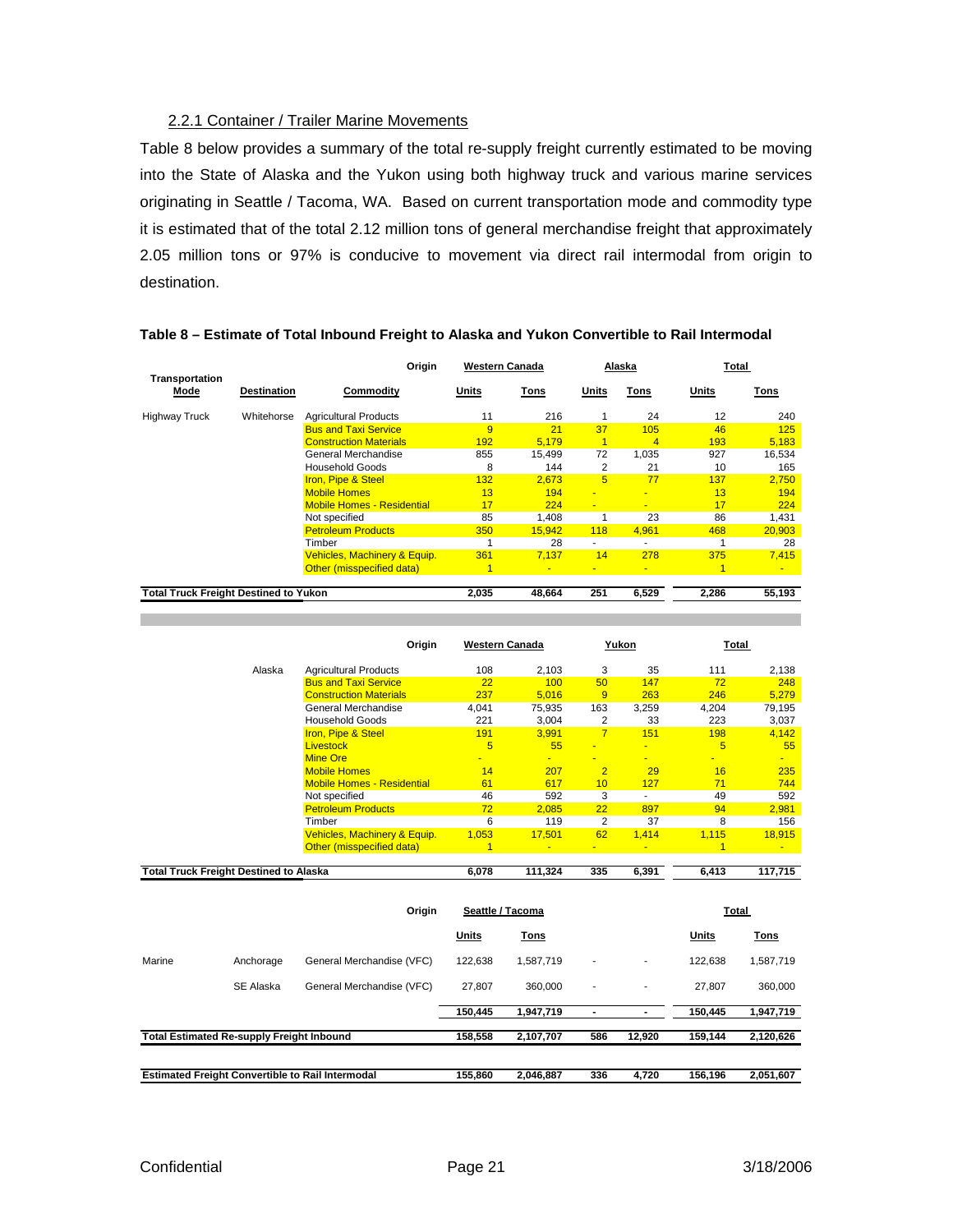Approximately 69,000 tons of freight moving via the highway has been excluded from our intermodal assessment based on the commodity description assuming it would more likely move in flat deck or tanker type equipment and not be easily containerized in a rail scenario. Specific commodities excluded are machinery and equipment, construction materials, petroleum products, iron, pipe and steel, and mobile homes. The specific commodities and associated volumes excluded from this analysis are highlighted in Table 8 above.

To assess the potential competitiveness of direct rail intermodal movements the estimated cost of such movements, calculated using the previously described methodologies, have been compared to the estimated cost of existing marine and truck movements to Alaska and Yukon. For practical purposes we have limited our analysis to the principal destinations in Alaska and Yukon for these commodities, namely Anchorage, Fairbanks, and Whitehorse. Concurrently selected origins reflecting the principal known transportation flows have been used including Seattle / Tacoma, Edmonton, Vancouver, and Portland.



**Figure 5 – Competitiveness of Rail Intermodal versus Existing Logistics Chains to Anchorage**

As shown in Figure 5 above and Figures 6 and 7 below intermodal rail movements to appear to have a significant competitive advantage relative to truck movement and are within the competitive range of marine movements from the Pacific Northwest – the most significant and important trade corridor for regional re-supply commodities into these regions.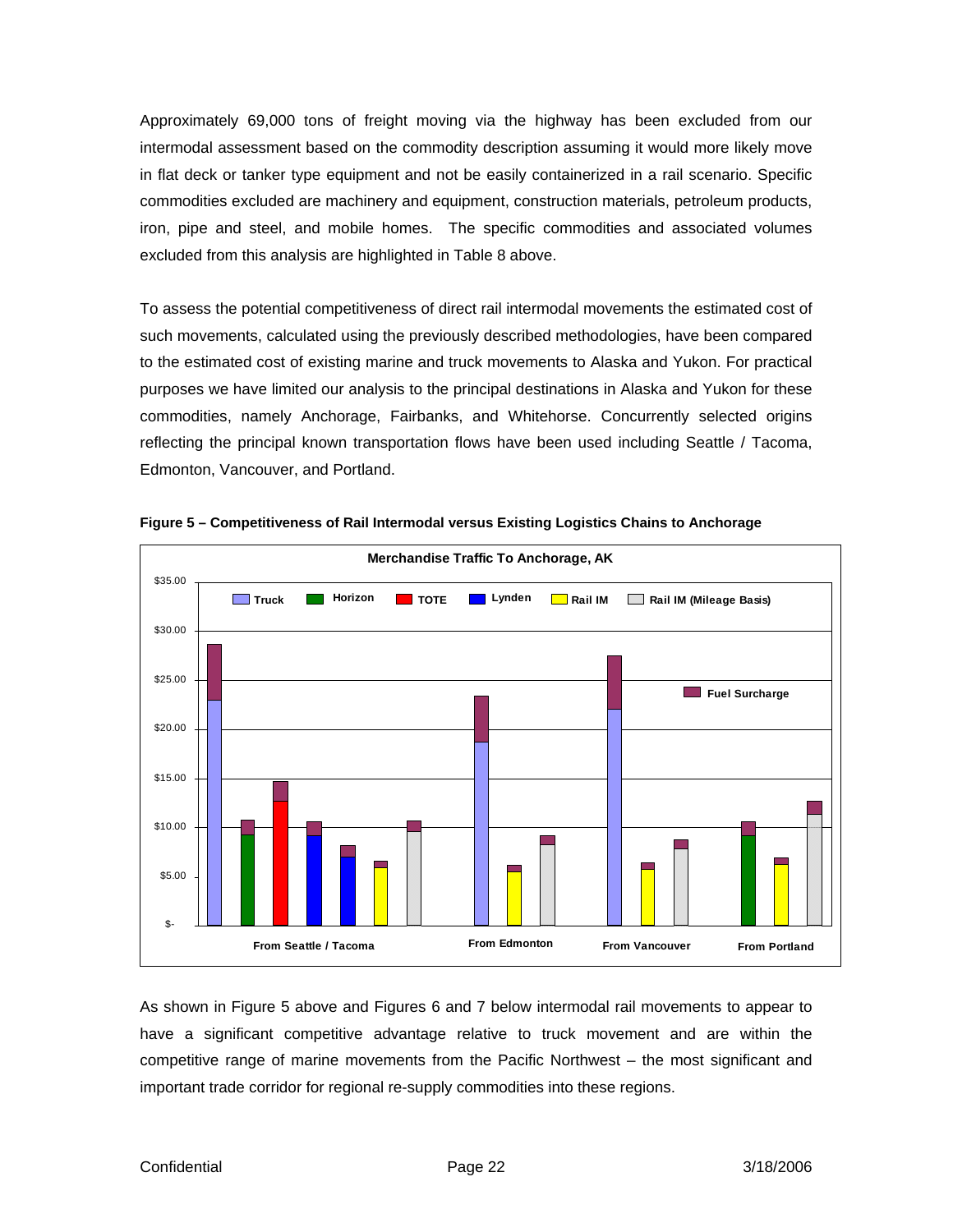While consistent with the analysis for traffic destined to Anchorage direct rail intermodal is somewhat more competitive with marine traffic destined to Fairbanks. This is attributable to the combined effect of lower rail rates stemming from shorter rail hauls to Fairbanks as compared to Anchorage and higher trucking costs for the inland movement of trailers and containers from Anchorage to Fairbanks. A representative cost for this inland movement can be seen in the Horizon tariffs that identify the inland transportation cost from Anchorage to Fairbanks as \$918 per container, prior to fuel surcharge. Our analysis of Whitehorse destined traffic confirms the distinct advantage held by rail intermodal as compared to truck.



**Figure 6 – Competitiveness of Rail Intermodal versus Existing Logistics Chains to Fairbanks**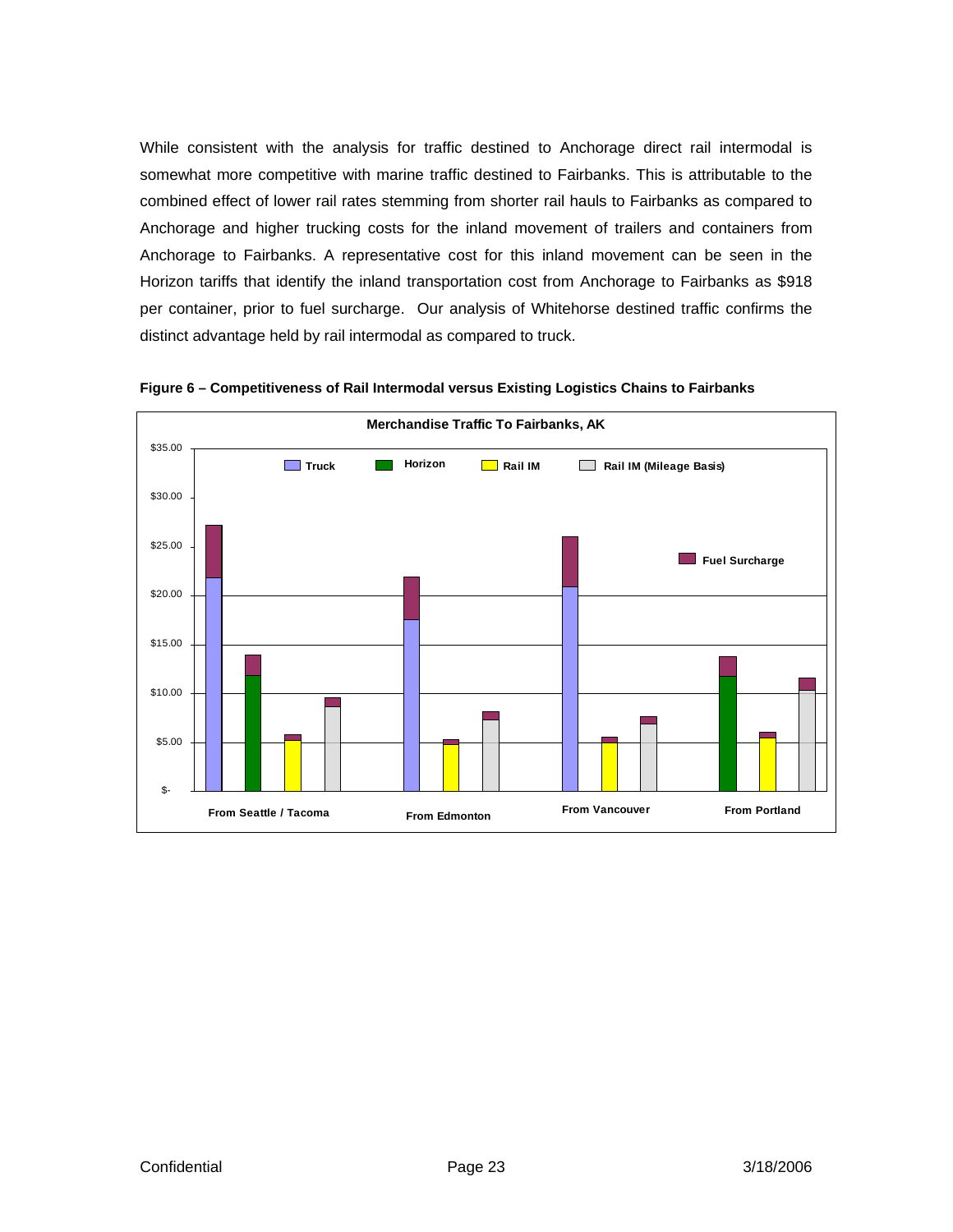

**Figure 7 – Competitiveness of Rail Intermodal versus Existing Logistics Chains to Whitehorse**

A final scenario considered is the relative competitiveness of merchandise traffic sourced from the U.S. Midwest (Chicago) destined to Anchorage and Fairbanks. Examining this option provides a view of the competitiveness of traffic that may be moving in this corridor today via container vessel or barge as compared to comparable traffic sourced directly in the PNW and the option of direct rail routing along the proposed network. The specific scenarios analyzed include:

- Tacoma originated container traffic moving via Horizon Lines to Anchorage and Fairbanks;
- Chicago originated traffic moving via rail intermodal to Tacoma for furtherance by Horizon Lines to Anchorage and Fairbanks; and
- Direct rail intermodal movement from Chicago to Anchorage and Fairbanks.

Figure 8 below provides a summary view of our findings.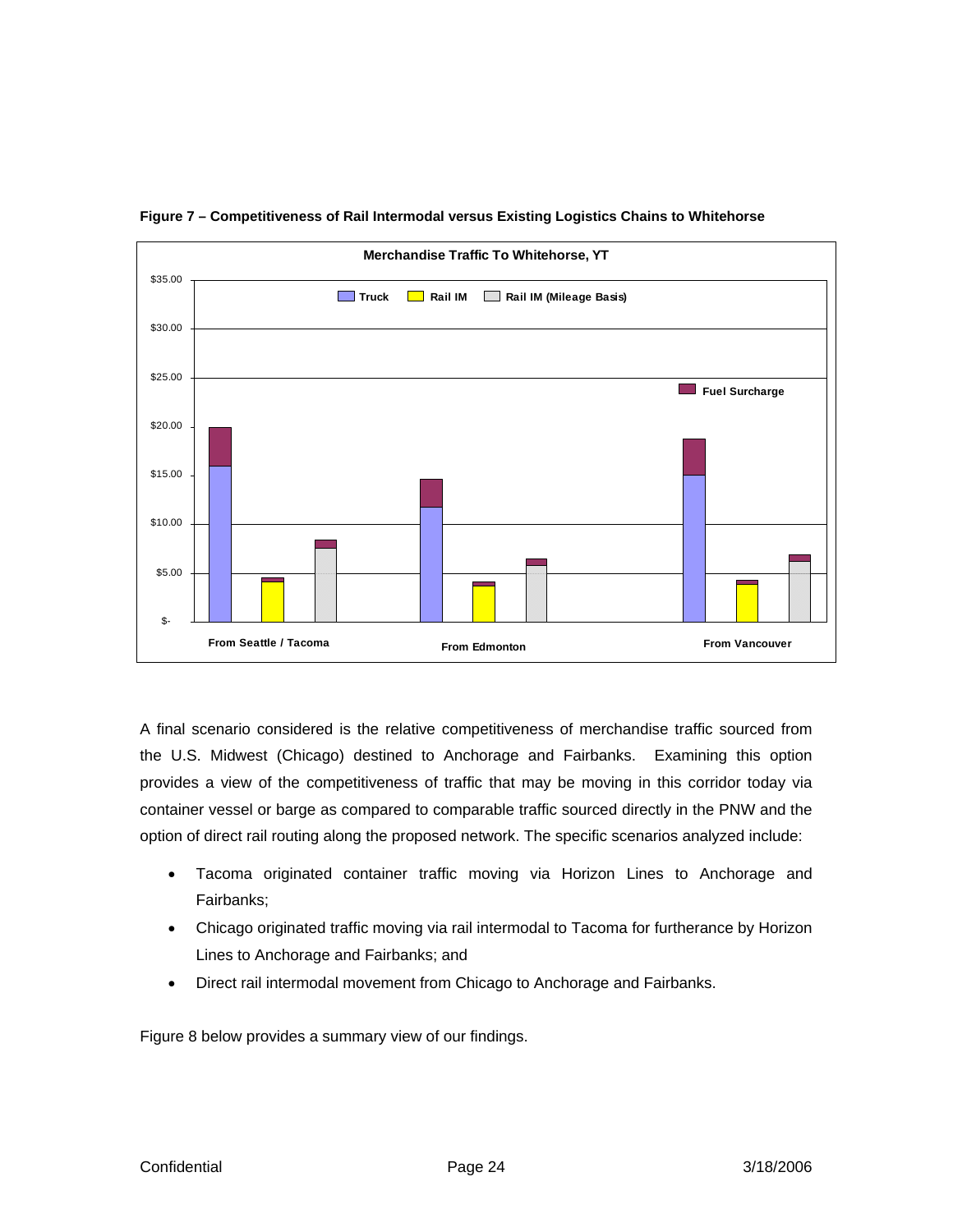

**Figure 8 – Sourcing Competitiveness Chicago versus Tacoma** 

Using the same methodologies as were employed in the prior analyses we conclude that direct intermodal movement from Chicago to Fairbanks is within competitive range of the existing marine service for traffic originated in Tacoma.

Contributing to the competitive positioning of direct rail movement from Chicago is:

- Comparable length of haul (4,016 versus 3,976 miles);
- High cost of inland trucking from Anchorage to Fairbanks; and
- Ocean rates reflecting captive market levels as opposed to modally competitive levels.

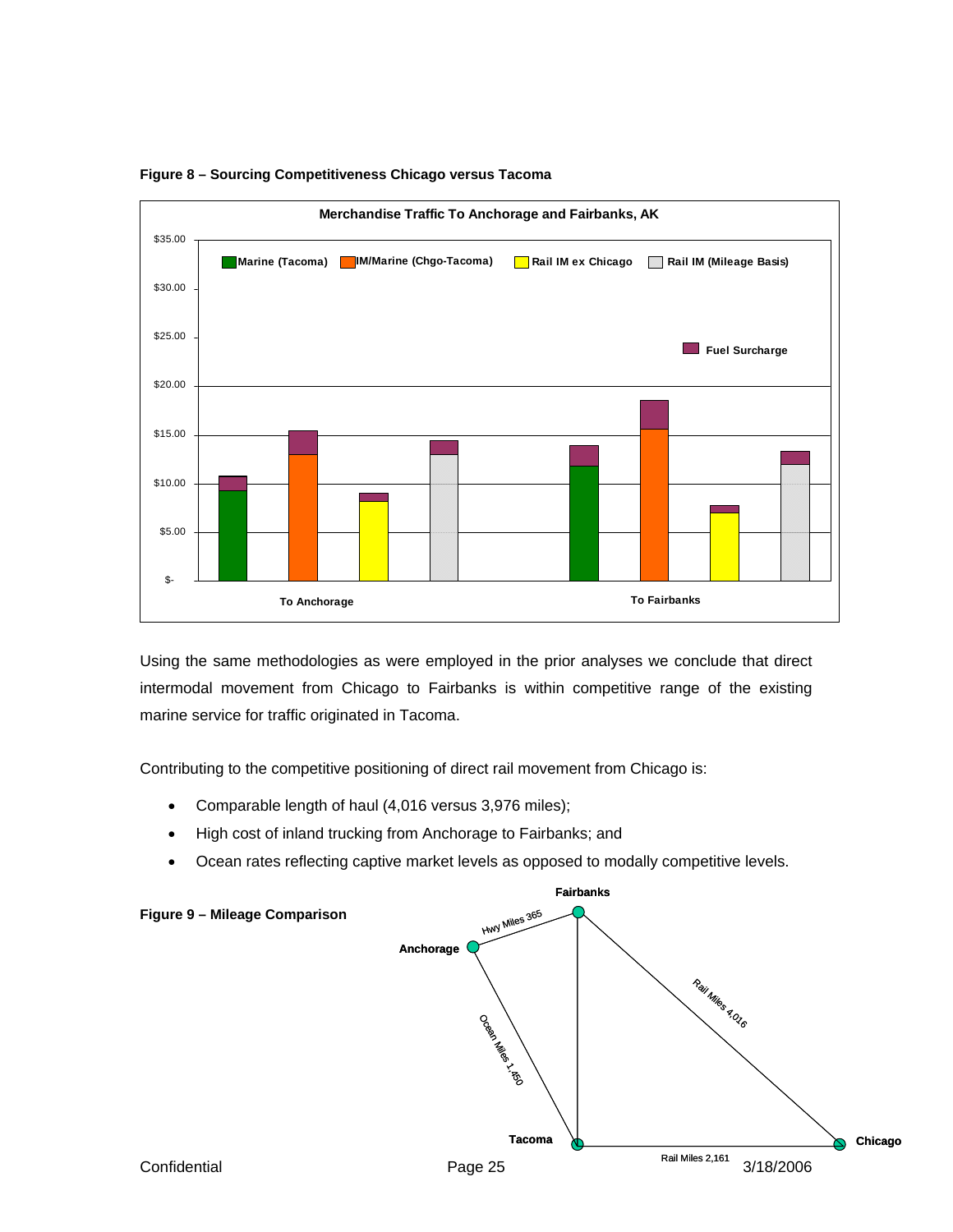#### <span id="page-25-0"></span>**Key Considerations**

It is important to note that our calculation of estimated direct rail intermodal rates while reflective of intermodal rates in the North American railway industry also reflect certain inherent factors that may not be applicable to routings via the ALCAN network and may as a result overestimate the true competitiveness of direct intermodal movements using this routing.

Key considerations in this regard include:

- Intermodal rates and average revenue per ton-mile for Class I intermodal operations inherently reflect the density of the individual railway networks they operate on all of which can safely be assumed to have significantly higher density than the proposed ALCAN network;
- Intermodal rates within specific origin destination corridors will be influenced by the level of modal competition, corridor specific density, and directional balance in the flow of containers. Rates ascribed to the movements via the ALCAN routing will likely be oneway with the majority of cube returning empty. The rate bases used in our analysis may underestimate the revenues required by the railways particularly CN and ALCAN, if there is no backhaul traffic in the southerly direction to offset operating costs.
- The operating costs of the proposed ALCAN railway are not known at this time and the rate levels proposed in our analysis, while competitive with alternative transportation modes, may not necessarily provide the required levels of profitability.

Additionally consideration must be given to the rate levels currently in place for marine services from the Seattle / Tacoma area to Alaska. The rates currently in place with the marine carriers in this region likely reflect a relatively captive market in which the carriers do not face meaningful modal competition and essentially compete with one another. Assuming they are not operating significantly below capacity it is reasonable to assume that the rates in place are closer to the ceiling than the floor.

#### 2.2.2 Railcar Barge Movements

In assessing railcar barge movements we have examined the competitiveness of direct rail routings from known Canadian and United States origins via the ALCAN network to both Anchorage and Fairbanks.

The traffic data supplied by the Alaska Railroad provided true origin and destination for individual movements via both the ARM and Aquatrain systems. As noted earlier the traffic file did not identify which barge service handled which traffic so our analysis is based on the core assumption that any traffic able to be originated by CN Rail moves via the Aquatrain service with the balance of the traffic routing via the ARM system.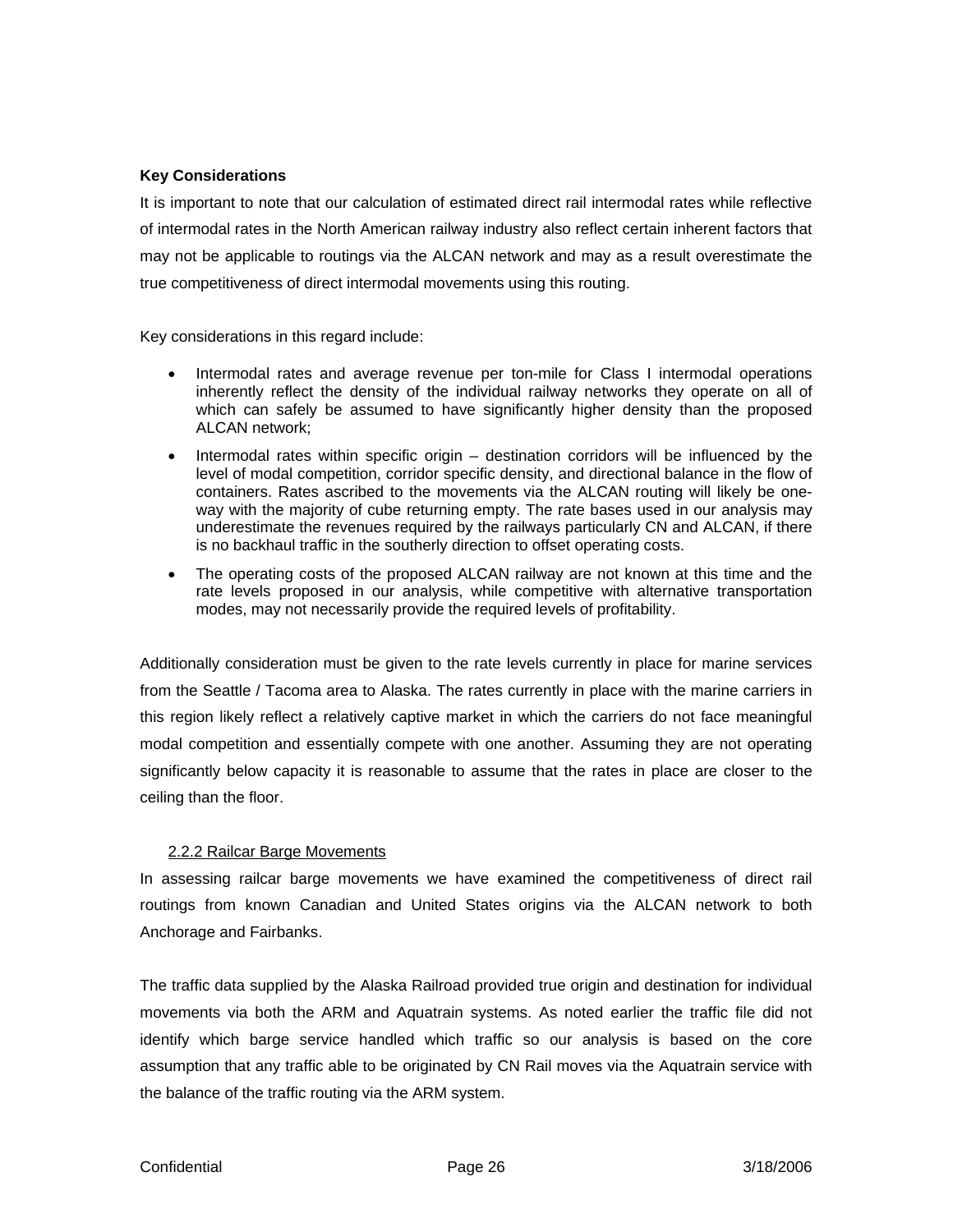In order to gain a broader view of competitive sourcing into the Alaska market we have compared the competitiveness of all selected movements to both Anchorage and Alaska regardless of their actual destination. In other words where the source data identified movements from a given origin as being destined to Fairbanks we have estimated the direct rail cost of this traffic to both Fairbanks and Alaska.

#### **Alaska Railbelt Marine**

It is assumed that the majority of the U.S. originated traffic moves via the Alaska Railbelt Marine system through Tacoma. Our analysis sought to capture a majority of the traffic moving through this system accounting for as broad a geographical distribution as possible. Figure 10 below shows the principal originating U.S. regions and the types and volumes of commodities originating in each.





The U.S. Southeast and Southwest regions originate the largest portion of the traffic approximately 53,000 tons or 32% of total estimated traffic. Principal origins include Alabama (minerals and metals), Texas (chemicals and metals) and Louisiana (chemicals). The Rocky Mountain States specifically Nevada and Colorado follow with about 20% of total traffic consisting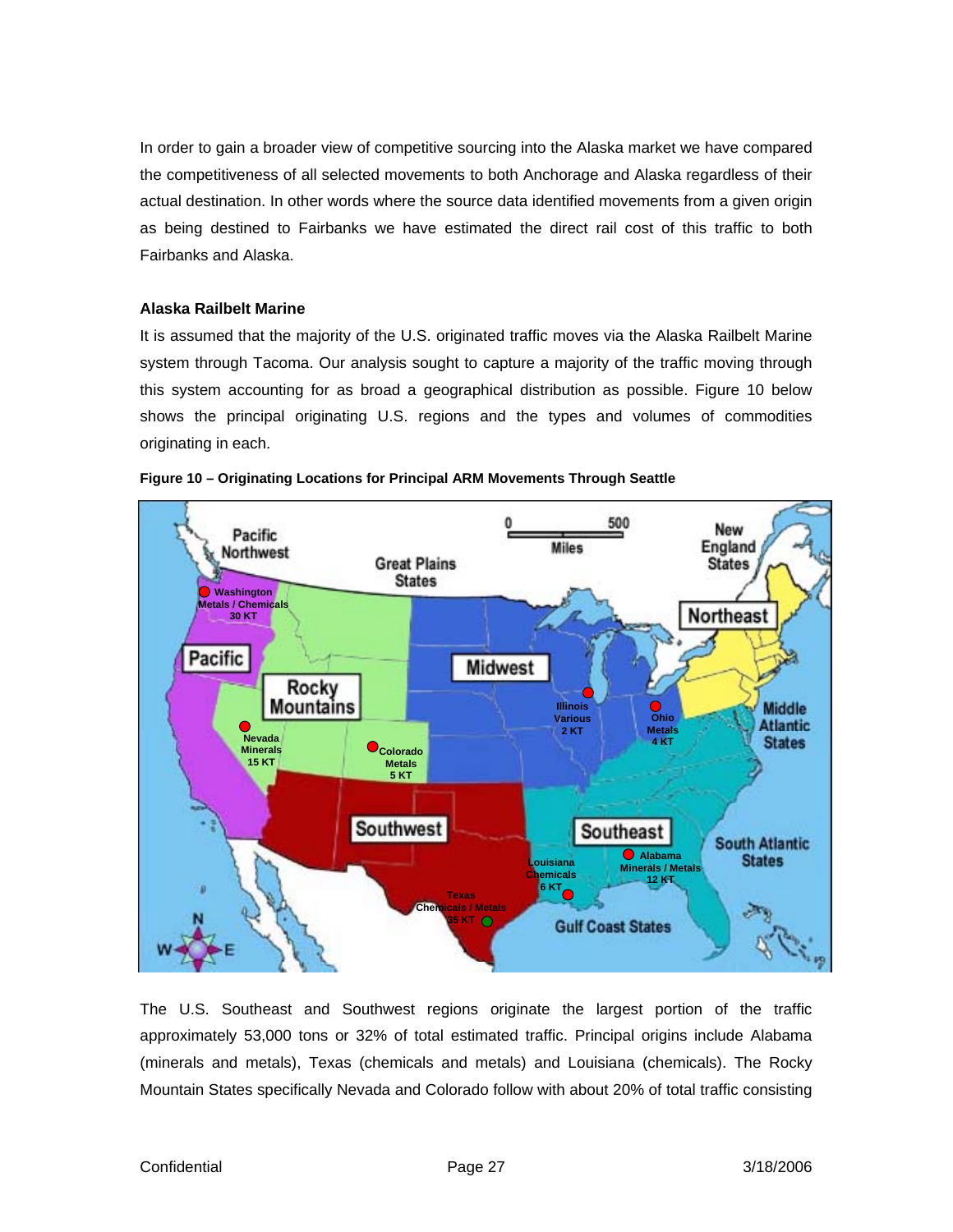primarily of minerals and metals traffic and finally the U.S. Midwest with nominal volumes. The traffic data provided by the ARR indicates substantial volumes (30,000 tons) of various commodities originating in Tacoma and Seattle. While our analysis assumes these are the true origins, this traffic may in fact originate elsewhere and show these locations as the origin due to railroad re-bill practices.

As Figures 11 and 12 below indicate rail barge from these origins to either Anchorage or Fairbanks has a cost advantage as compared to direct rail service via the ALCAN network. The advantage is more pronounced on Anchorage destined traffic as a result of the shorter rail haul.







 **Figure 12 – Relative Competitiveness of Direct Rail To Fairbanks**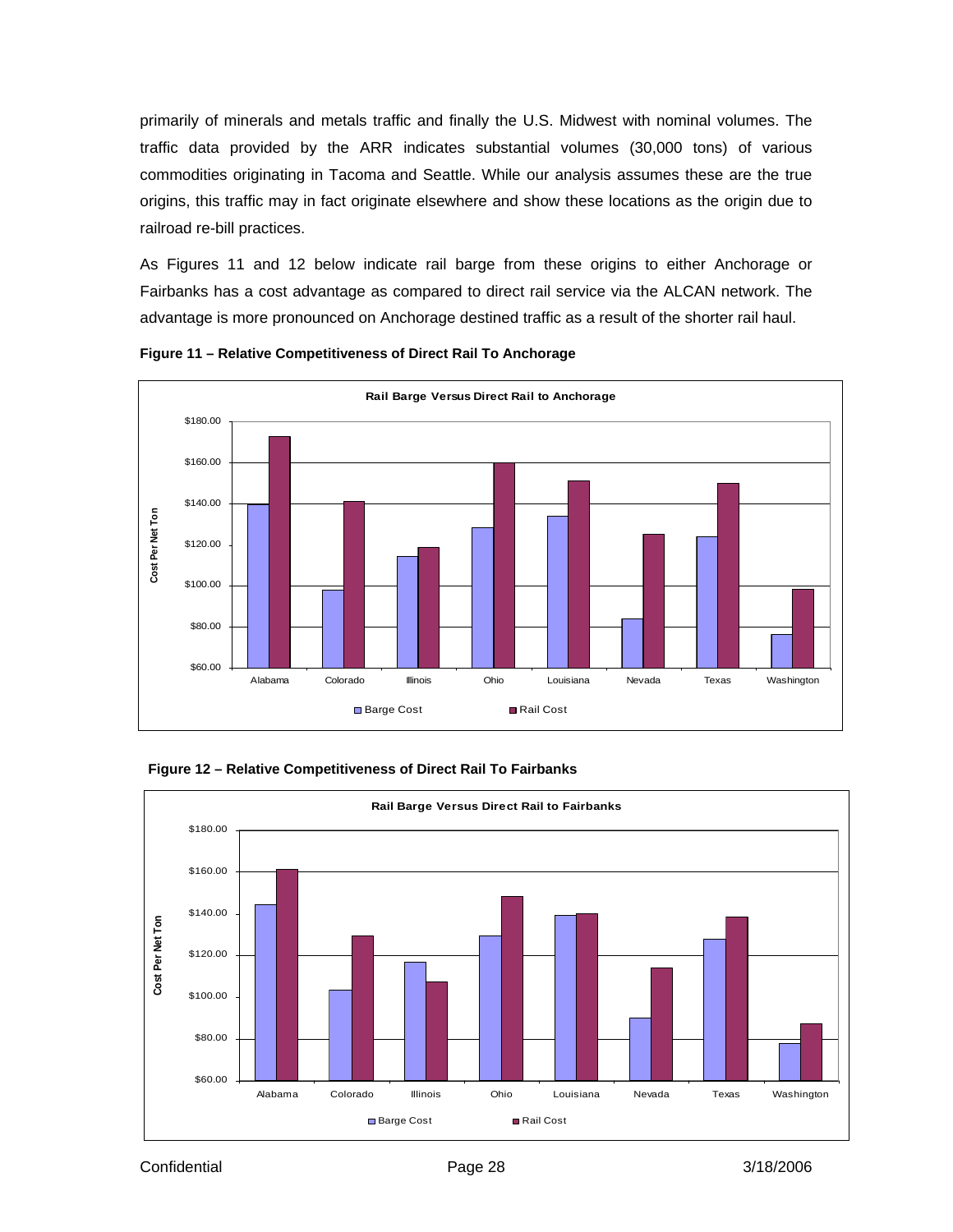With few exceptions the estimated cost advantage of rail barge movements from U.S. origins ranges between 12% and 25% as compared to direct rail routings. A sensitivity analysis was done to determine the sensitivity of overall movement costs to increases in the barge costs excluding the rail portion of these movements. Our analysis indicates that barge costs can be increased by 30% to Fairbanks and 40% to Anchorage and still provide this routing with a cost advantage over direct rail.





#### **CN Aquatrain**

As with the analysis of the ARM movements we have attempted to capture a reasonable representation of the Aquatrain traffic factoring in both volume concentrations and geographic origin. Unlike the ARM traffic ninety-nine (99%) percent of freight moving via the CN Aquatrain service originates in a relatively concentrated geographic area, namely Western Canada, and primarily in Alberta and British Columbia.

As shown in Figure 14 below 77% of all Aquatrain traffic originates from five principal areas within Western Canada: Saskatchewan (minerals), Central Alberta (chemicals and petroleum), southern Alberta (chemicals / minerals), northern British Columbia (forest products), and southern British Columbia (metals).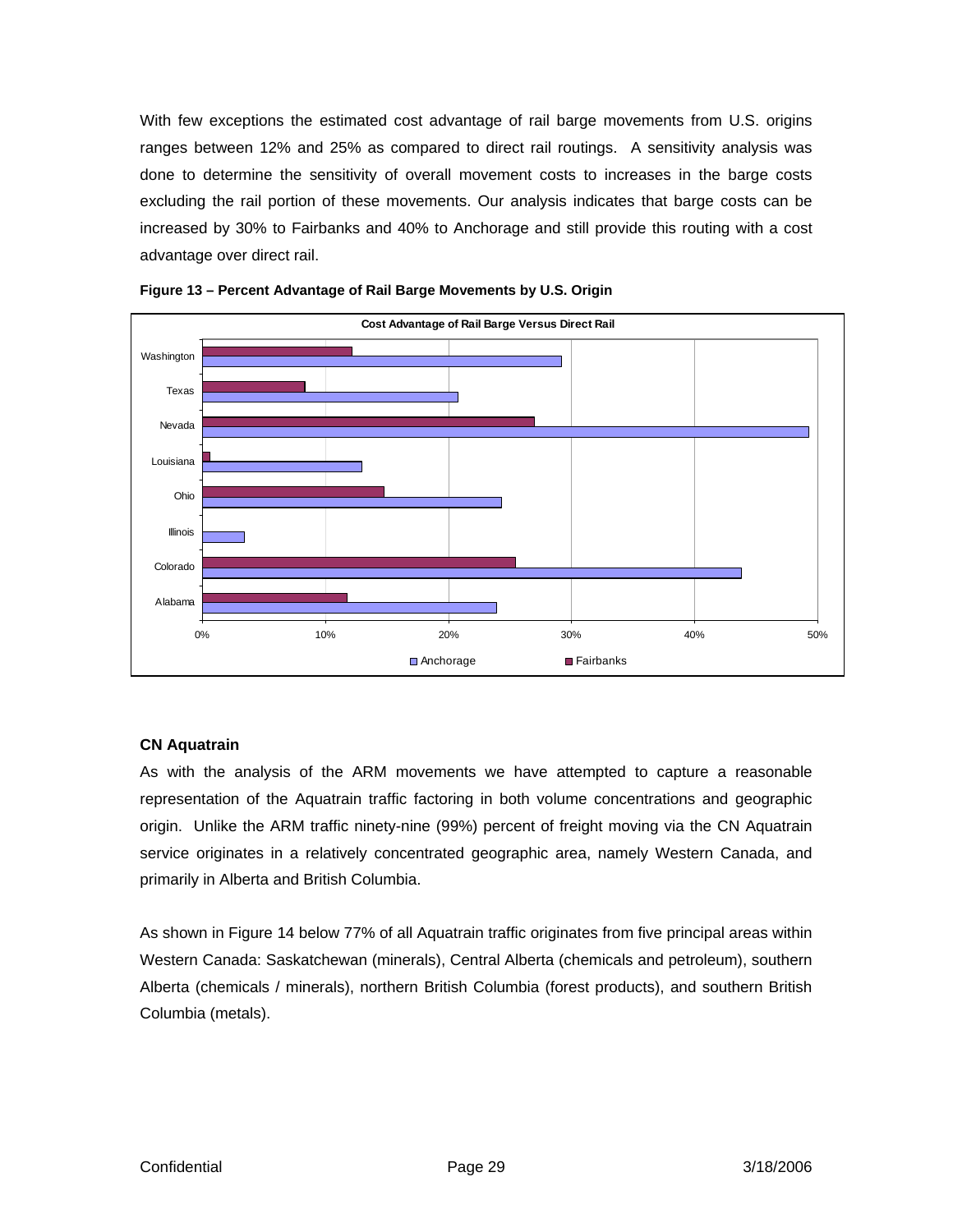

**igure 14 – Originating Commodities and Volumes Via CN Aquatrain F**

As Figures 15 and 16 below indicate direct rail routing to Alaska via the ALCAN network has a distinct advantage as compared to the existing barge service. Consistent with our findings on the ARM traffic rail routing to Fairbanks enjoys a more pronounced advantage than does the movement to Anchorage, driven essentially by the shorter length of haul to Fairbanks.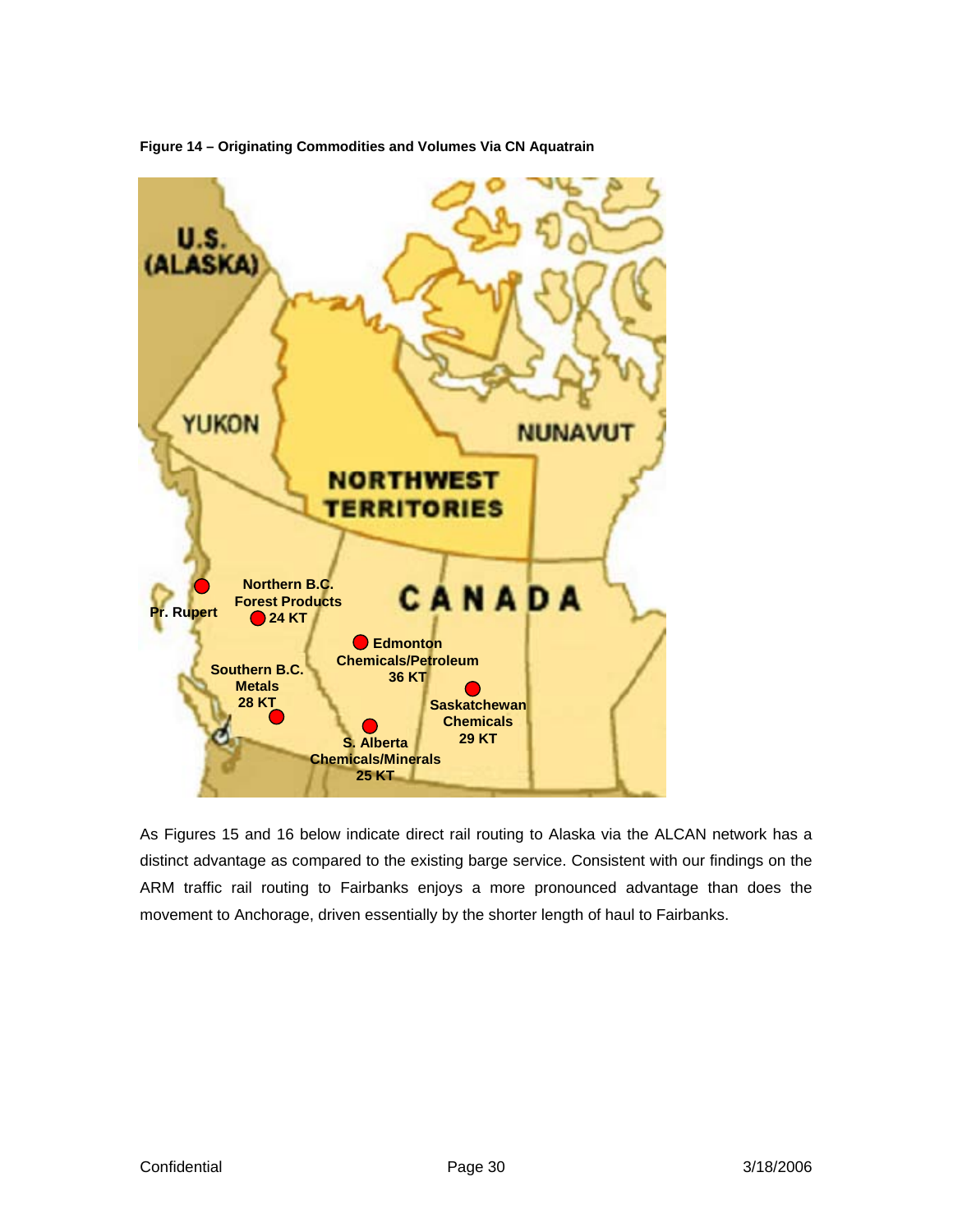

**Figure 15 – Relative Competitiveness of Direct Rail to Fairbanks**

#### **Figure 16 – Relative Competitiveness of Direct Rail to Anchorage**



With few exceptions the estimated cost advantage of direct rail movements from Western Canadian origins ranges between 5% and 25% as compared to rail barge movement. The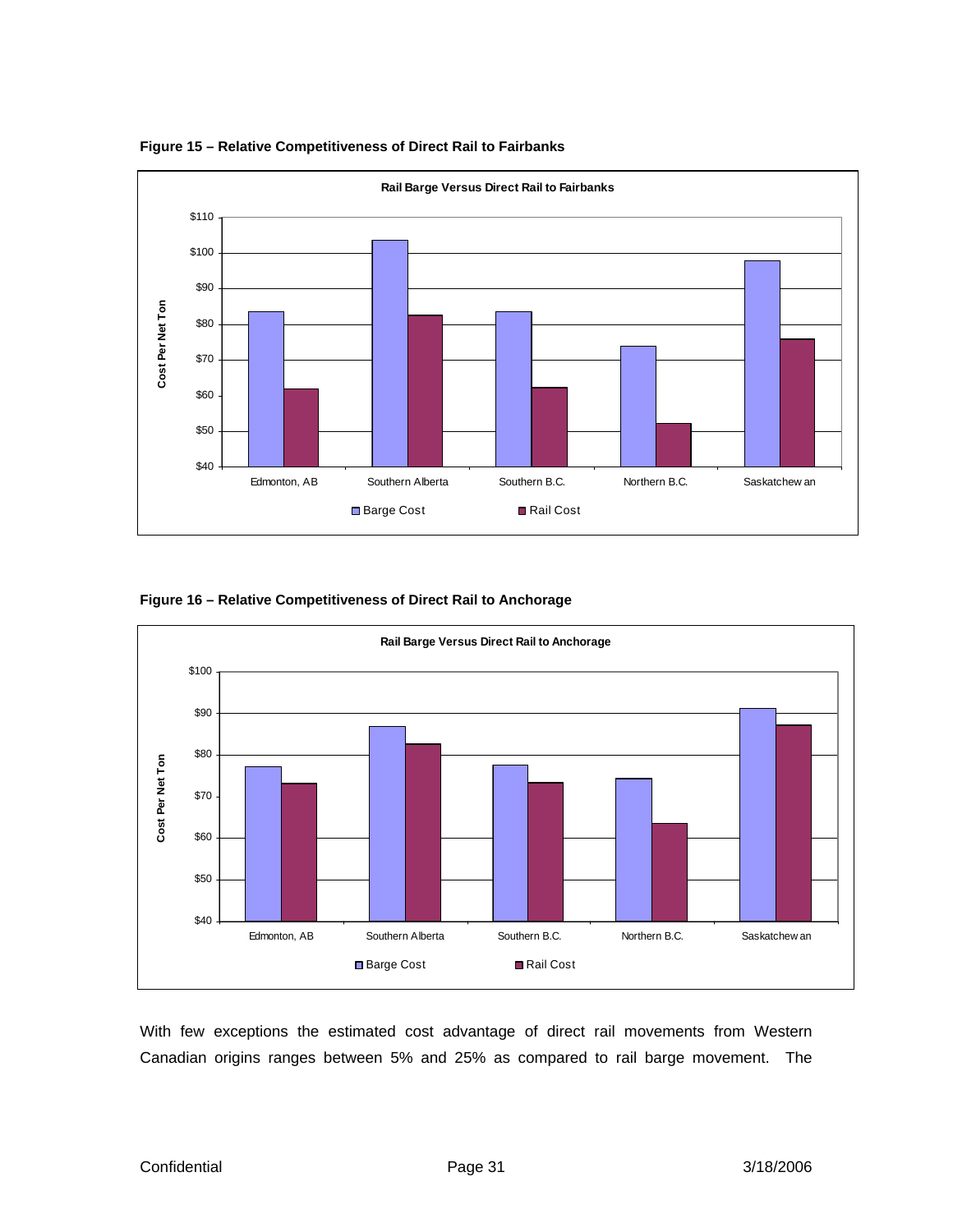Anchorage advantage is at the lower end of the scale and would be more sensitive to price movement by barge operators were a viable modal competitive option to exist.



**Figure 17 – Percent Advantage of Rail Movements From Western Canada Origins**

To validate our estimated rate calculations we have compared our calculated rates against publicly available tariff information for selected movements via the two barge services. CN publishes tariff rates for the movement of forest products from British Columbia to Alaska via the CN Aquatrain and a high-level rate quotation was obtained from TOTE marketing personnel for the movement of forest products from the State of Washington to Alaska via the ARM system.

Figure 18 below provides a comparison of the published tariff rates versus comparable rates calculated using the cent per ton-mile methodology. We can see that the tariff rates for rail barge movements published by CN suggest that rail barge rates are 33-37% higher than what we have calculated using the cent per ton-mile methodology while the gap on the TOTE movement is somewhat lower at 21%.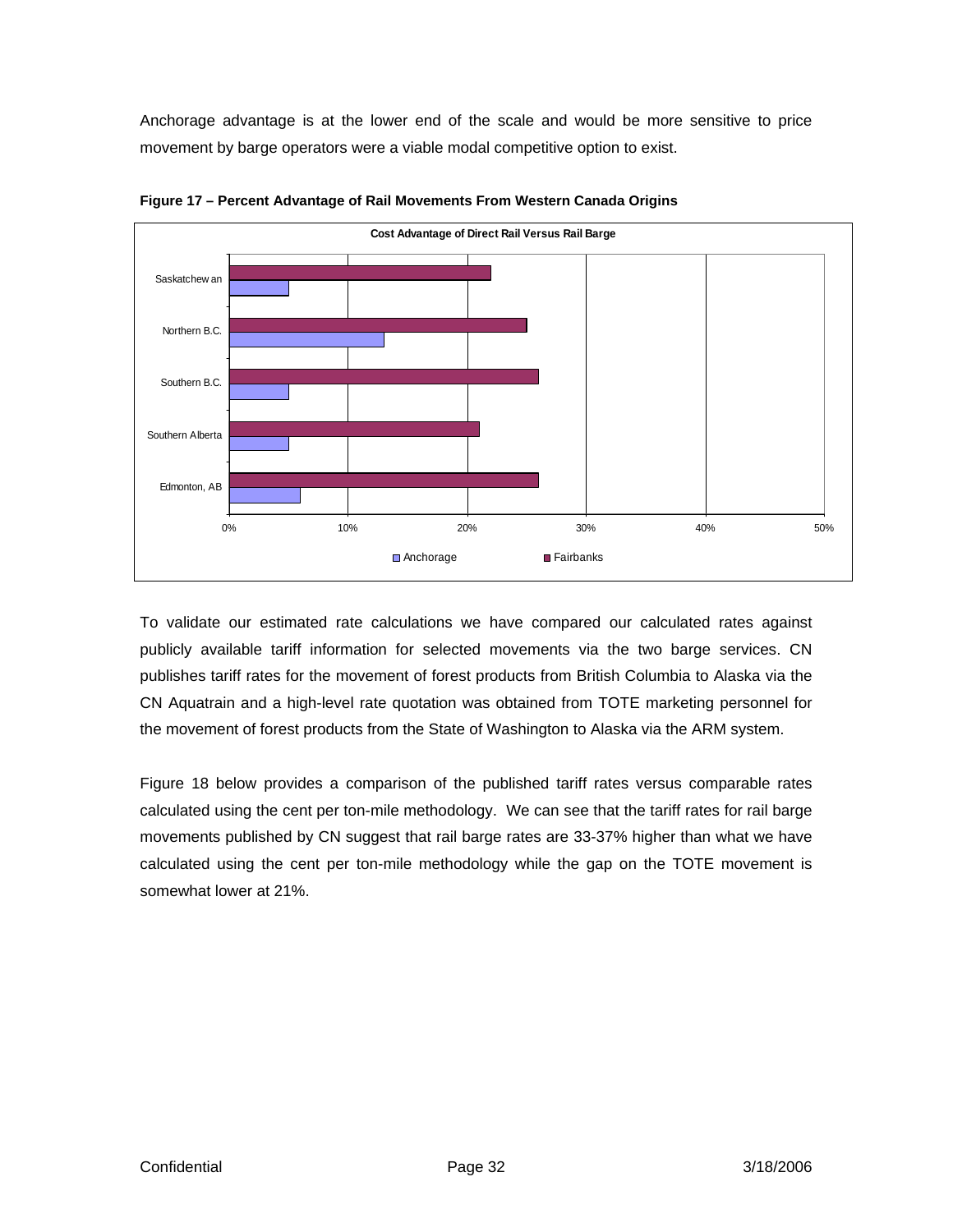

<span id="page-32-0"></span>**Figure 18 – Comparison of Tariff and Calculated Rates** 

Issues to be considered in order to place these rates in context include:

- Tariff rates typically reflect higher rate levels than would be applicable to large railway customers whose freight rates were governed by confidential contracts. Based on our experience confidential contract rates can be anywhere from 10-30% lower than published rates; and
- Tariff rates and contract rates in place today will reflect captive market versus modally competitive rates. In the case of forest products from Northern B.C. shippers have no direct rail alternative, truck will be significantly more expensive, and the alternative of routing to Washington for barge movement is not economically feasible.

#### 2.2.3 Summary

Having thoroughly analyzed the existing traffic flows currently serving the Alaska and Yukon markets and having completed an analysis of the potential competitiveness of direct rail routings relative to the existing supply chains we conclude the following:

- Direct truck while being the primary transportation mode to the Yukon market due principally to lack of competing infrastructure is the most expensive transportation mode and could, in our opinion, easily be overtaken by direct rail routings were the appropriate mainline and supporting terminal infrastructure in place.
- Direct intermodal rail movement from Pacific Northwest origins would appear to fall within competitive range of general merchandise traffic currently moving in trailers and containers from Seattle / Tacoma. The competitiveness of rail differs slightly depending on whether traffic is destined to Anchorage or Fairbanks with Anchorage destined traffic being less competitive for direct rail due to the increased length of rail haul and the absence in inland transportation costs on the marine movement.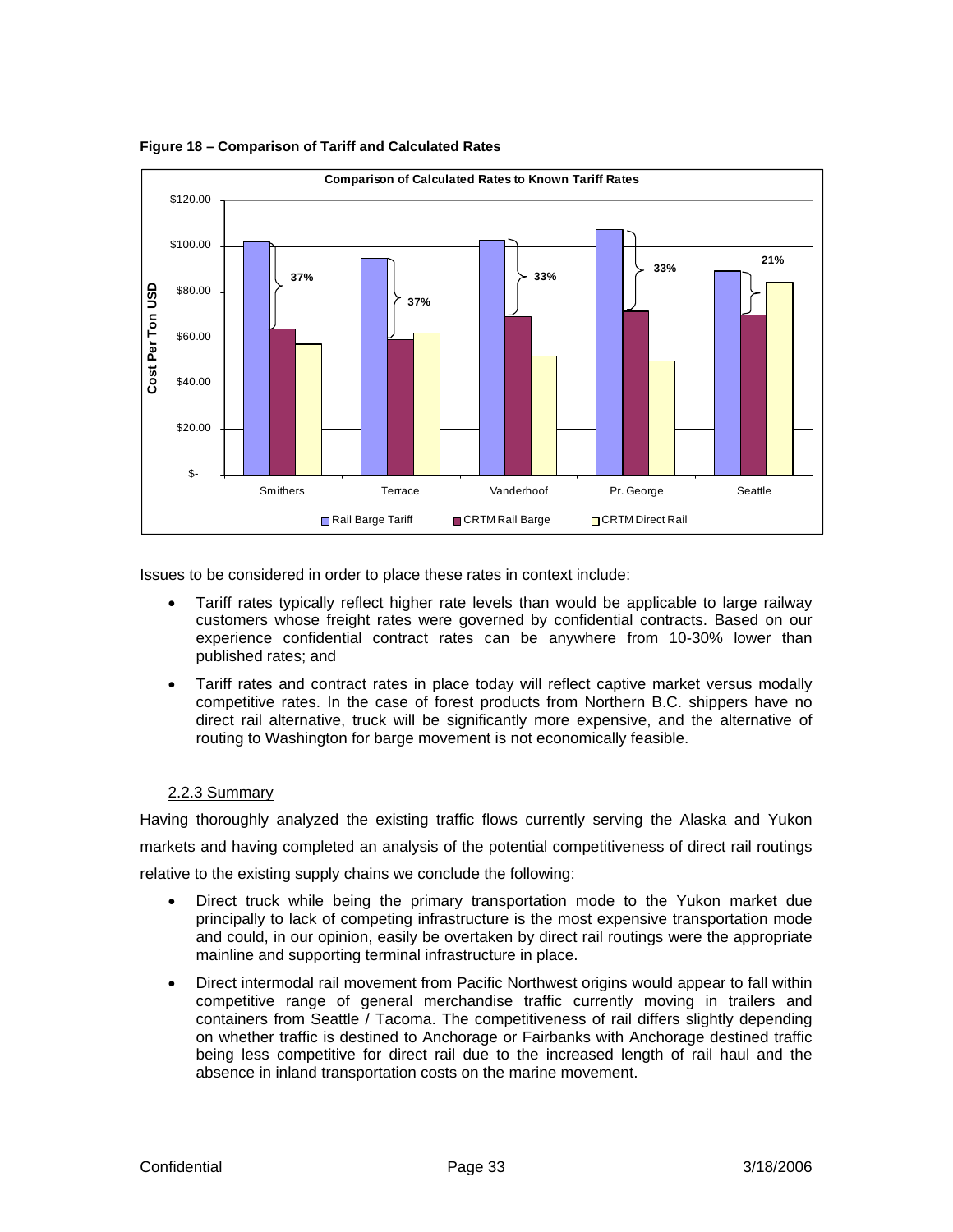- Intermodal rail to Anchorage and Fairbanks would appear to be competitive with container traffic from Western Canada. This comparison suggests that there may be opportunity, in a direct rail scenario, for displacement of existing suppliers in the Pacific Northwest with Canadian originated products.
- Intermodal rail to Whitehorse from Alberta and British Columbia origins would appear to have a significant cost advantage as compared to the existing highway logistics currently in place.
- Direct rail movements of industrial commodities to Alaska appear to fall within the competitive range of existing rail barge movements for product originated in Canada but not in the United States. As with Intermodal movements the competitive advantage of rail to Fairbanks is more pronounced than to Anchorage stemming directly from length of haul and inland transportation issues.

As has been noted throughout this report it is important to recognize that this analysis is limited in scope and although comprehensive in nature is based on publicly available information that by definitio n will not address the specific transportation and commercial issues that are considered by transportation companies in the development of transportation rates in specific markets.

The traf fic forecast contained in this report has been developed on the basis of our understanding of existi ng traffic flows, including that information developed and provided by other consultants, and our assessment of the relative competitiveness of the various supply chains based on the methodol ogies documented in this report. Key issues to be considered when examining the forecast traffic and revenues include:

1. ALCAN Network Density and Operational Costs

The assessment of direct rail competitiveness has been conducted with no knowledge of the potential traffic density of the ALCAN railway or the capital and operating costs that will heavily influence the railway's cost structure and in turn its rate making criteria. Com petitiveness has been assessed using reasonable rate assumptions that reflect Class 1 Nor th American railway operations that can reasonably be expected to be at the lower end of any potential pricing structure for ALCAN routings. Recognizing that the ALCAN network represents 30 - 60% of direct rail miles its eventual cost structure has the potential to significantly impact overall rate levels in both directions.

2. Competitive Response of Existing Transportation Providers

Our assessment of competitiveness does not quantify the potential downward movement of existing transportation rates should a viable modal alternative be present. As we have noted it is reasonable to assume that existing pricing structures reflect captive markets and are maximized to what the market will bear. It is also reasonable to assume that, barring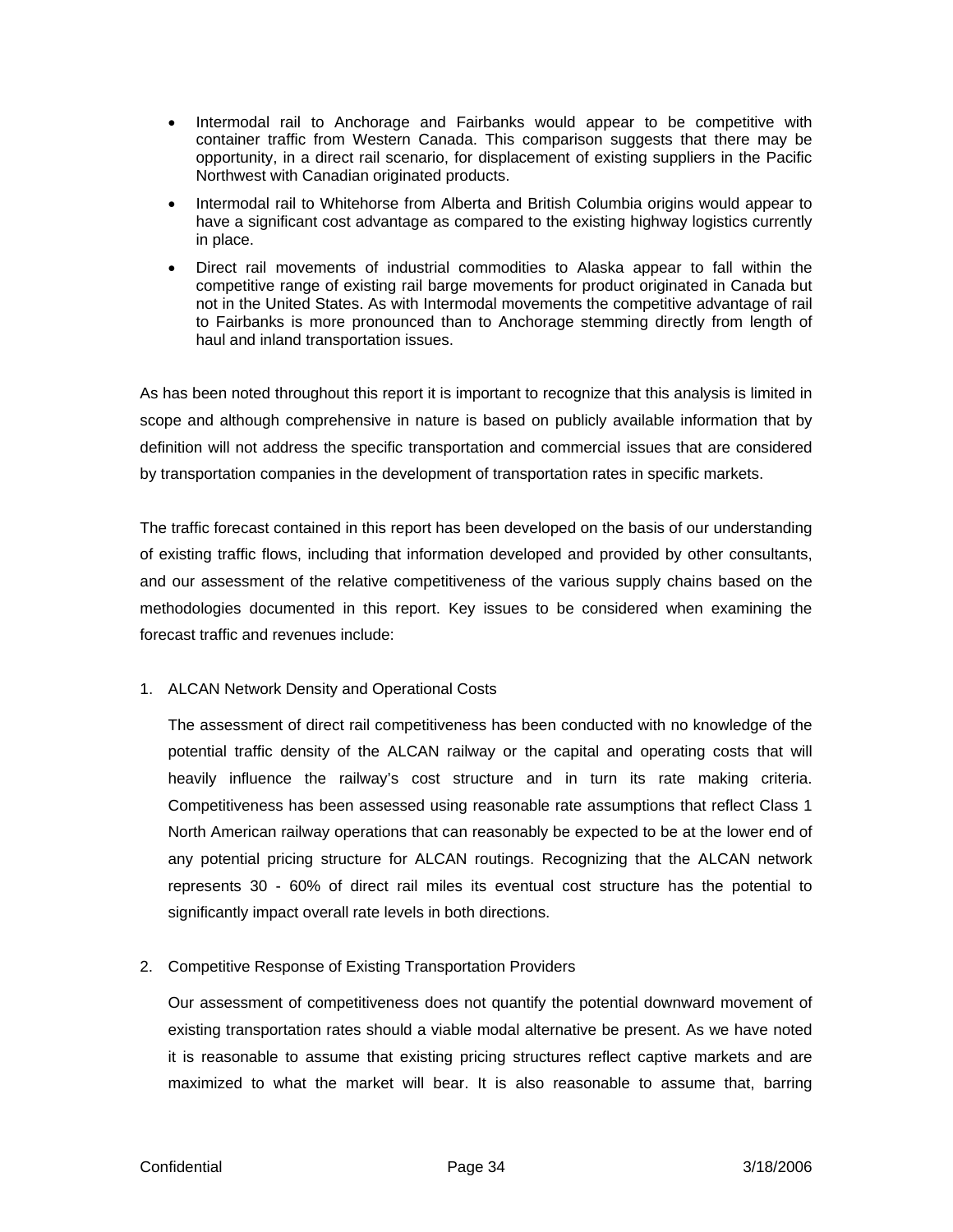significant available capacity within the marine services, that they likely have significant room available to lower freight rates to meet direct rail competition in the future.

#### 3. Market Behaviour of Railways Currently Serving Alaska

It is also important to be aware of the potential behaviour of the railways, principally CN, BNSF, and UPRR, were direct rail service to become an option. These companies currently participate in the inland rail movements associated with both rail barge and potentially container movements to Alaska. In examining a direct rail option in lieu of existing channels they will assess the contribution they receive from existing movements in determining their contribution requirements from a direct rail option. In other words they would be competing with themselves and in cases where there is overlap will seek to be contribution neutral as opposed to approaching this as potentially new traffic.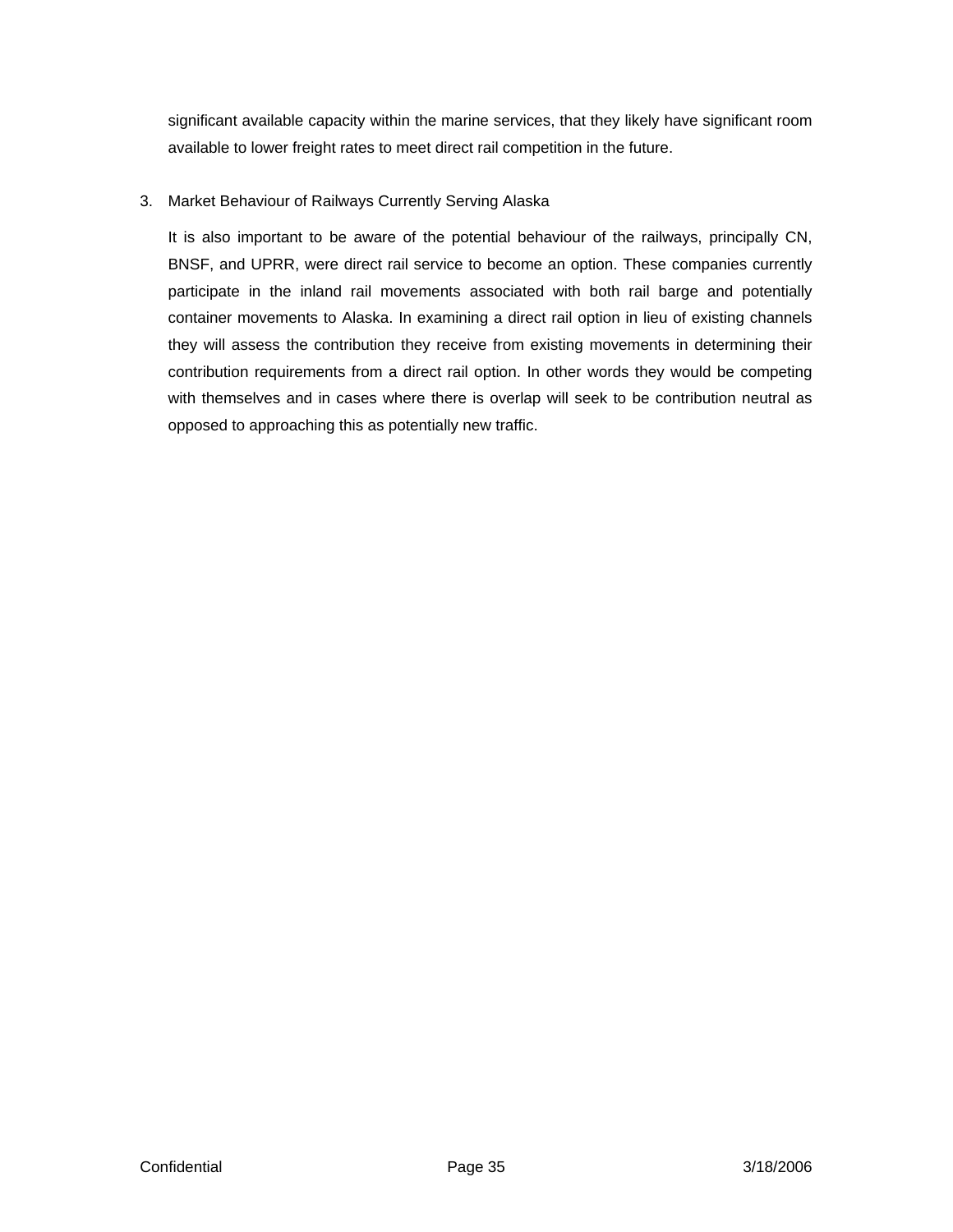### <span id="page-35-0"></span>**3.0 Forecast Volumes and Revenues**

This section provides a high level summary of the forecast volumes and revenues for movement of regional re-supply commodities to the Yukon and Alaska. Detailed forecasts are contained in Appendix C of this report.

#### **3.1 Volumes**

The initial assessment of base traffic moving into the Alaska and Yukon for regional re-supply identified a total of 2.43 million tons that could reasonably be available for direct rail movement into these markets. The results of the rail competitiveness assessment reduced this volume by approximately 180,000 tons representing existing industrial products traffic originating in the United States moving via the ARM system that was deemed not to be competitive on a direct rail routing basis as compared to the estimated existing logistics costs.

It is estimated that there are potentially 2.249 million tons of freight that can compete with existing logistics patterns if shipped on a direct rail basis. This consists primarily of intermodal freight (91%) based on the assumed conversion of the trailer and container volumes moving over the Port of Seattle / Tacoma and a limited amount of truck traffic moving primarily between Western Canada and Yukon. The balance of the freight consists of existing industrial products traffic moving via rail barge principally from Western Canadian origins.

#### **3.2 Revenues**

The base year revenue forecast has been developed based on the volume forecast. Average revenue per car / unit revenues have been applied against estimated volumes by commodity type and corridor reflecting the portion of the haul to be handled by the proposed Alaska – Canada Rail Link.

It is estimated that total annual revenues would be in the order of \$ 201.7 million. As with volumes the intermodal traffic is estimated to account for the lion's share of the revenue estimated at \$194.9 million or 96% of total revenues.

Table 9 below provides a high level summary of the forecast volumes and revenues for regional re-supply movements.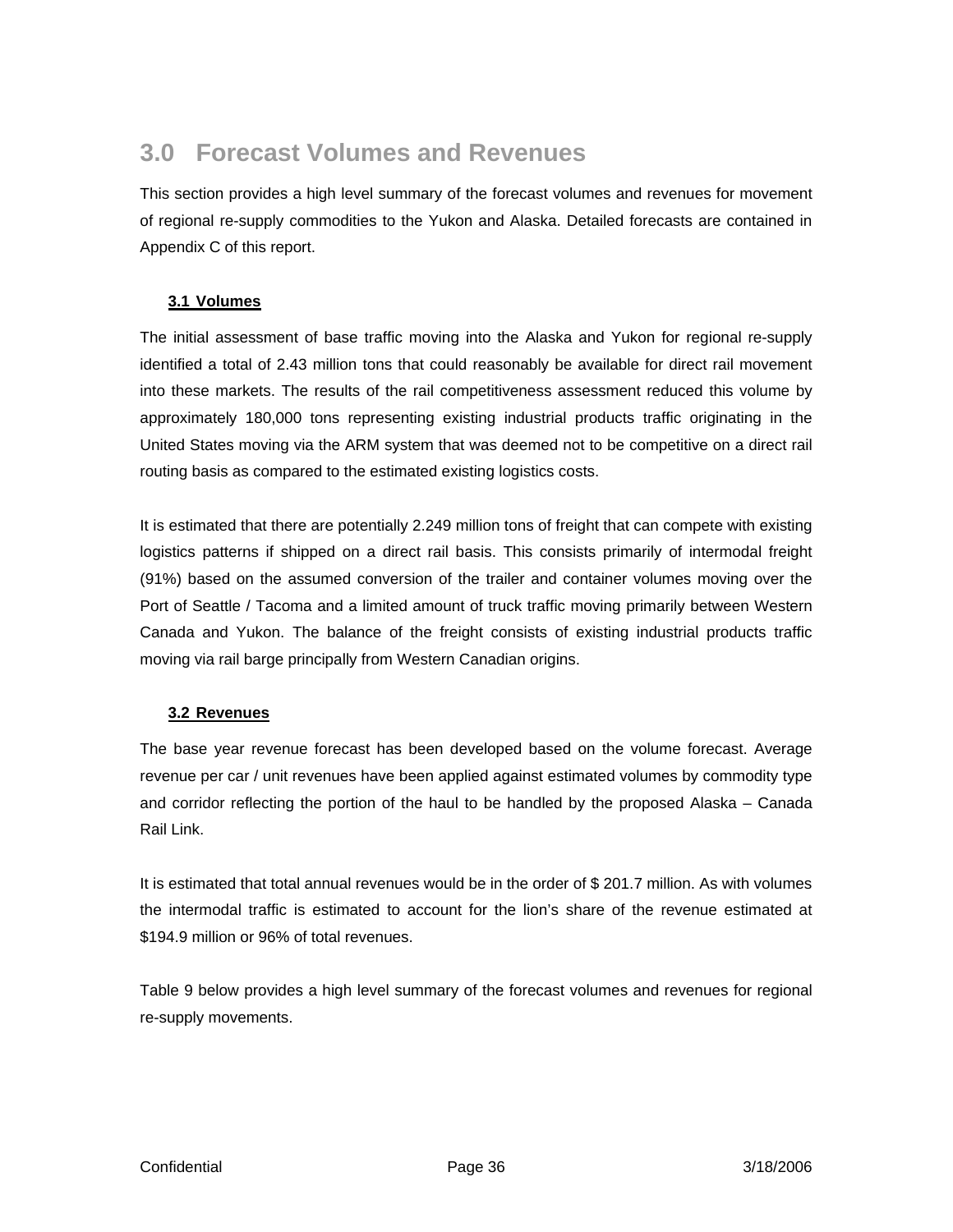### **Table 9 – Summary of Forecast Freight Volumes**

|                            | Transportation                                                                 |                                                           |                    | Current      |                  | Equivalent        |                  |                             | <b>ALCAN</b>         |
|----------------------------|--------------------------------------------------------------------------------|-----------------------------------------------------------|--------------------|--------------|------------------|-------------------|------------------|-----------------------------|----------------------|
| <b>Freight Type</b>        | Corridor                                                                       | <b>Origin</b>                                             | <b>Destination</b> | <b>Units</b> | <b>Tons</b>      | <b>Rail Units</b> | <b>Tons</b>      |                             | Revenue              |
| <b>Industrial Products</b> | W. Cda to Alaska                                                               | Alberta                                                   | Alaska             | 656          | 62.669           | 656               | 62,669           | \$                          | 2,435,329            |
|                            |                                                                                | <b>British Columbia</b><br>Saskatchewan                   | Alaska<br>Alaska   | 382<br>145   | 34,661<br>14,278 | 382<br>145        | 34,661<br>14,278 | \$<br>\$                    | 1,346,923<br>554,846 |
|                            |                                                                                | Western Canada                                            | Alaska             | 1,655        | 29,571           | 733               | 29,571 \$        |                             | 1,149,141            |
|                            |                                                                                |                                                           |                    |              |                  |                   |                  |                             |                      |
|                            |                                                                                | Subtotal Western Canada to Alaska                         |                    | 2,838        | 141,180          | 1,916             | 141,180          | $\overline{\boldsymbol{s}}$ | 5,486,240            |
|                            | U.S.A. to Alaska                                                               | U.S. Midwest                                              | Alaska             | 27           | 1,781            | 27                | 1,781            | \$                          | 69,201               |
|                            |                                                                                | U.S. Southeast                                            | Alaska             | 177          | 15,543           | 177               | 15,543 \$        |                             | 603,994              |
|                            |                                                                                | <b>Subtotal United States to Alaska</b>                   |                    | 204          | 17,324           | 204               | 17,324           | \$                          | 673,194              |
|                            |                                                                                |                                                           |                    |              |                  |                   |                  |                             |                      |
|                            | Yukon to Alaska                                                                | Yukon                                                     | Alaska             | 162          | 3,026            | 48                | $3,026$ \$       |                             | 58,797               |
|                            |                                                                                | Total Industrial Products - All Origins to Alaska         |                    | 3,204        | 161,529          | 2,168             | 161,529          | \$                          | 6,218,231            |
|                            | W. Canada to Yukon Western Canada                                              |                                                           | Whitehorse         | 1,074        | 31,370           | 309               | 31,370 \$        |                             | 609,515              |
|                            | Alaska to Yukon                                                                | Alaska                                                    | Whitehorse         | 175          | 5,425            | 234               | $5,425$ \$       |                             | 105,412              |
|                            |                                                                                | Total Industrial Products - All Origins to Yukon          |                    | 1,249        | 36,795           | 543               | 36,795           | \$                          | 714,927              |
|                            |                                                                                |                                                           |                    |              |                  |                   |                  |                             |                      |
|                            |                                                                                | Total Industrial Products to Alaska and Yukon All Origins |                    | 4,453        | 198,324          | 2,711             | 198,324 \$       |                             | 6,933,158            |
| Intermodal                 | Yukon to Alaska                                                                | Yukon                                                     | Alaska             | 170          | 3,365            | 170               | $3,365$ \$       |                             | 113,730              |
|                            | W. Canada to Alaska                                                            | W. Canada                                                 | Alaska             | 4,422        | 81,753           | 4,422             | 81,753 \$        |                             | 5,540,766            |
|                            | U.S.A. to Alaska                                                               | Pacific Northwest                                         | Alaska             | 150,445      | 1,947,719        | 150,445           | 1,947,719 \$     |                             | 188,507,585          |
|                            | Total Intermodal - All Origins to Alaska                                       |                                                           |                    | 155,037      | 2,032,837        | 155,037           | 2,032,837        | \$                          | 194,162,081          |
|                            | W. Canada to Yukon                                                             | W. Canada                                                 | Yukon              | 960          | 17,294           | 960               | 17,294 \$        |                             | 642,240              |
|                            | Alaska to Yukon                                                                | Alaska                                                    | Yukon              | 76           | 1,103            | 76                | $1,103$ \$       |                             | 50,844               |
|                            | Total Intermodal - All Origins to Yukon                                        |                                                           |                    | 1,036        | 18,398           | 1,036             | 18,398           | \$                          | 693,084              |
|                            |                                                                                | Total Intermodal to Alaska and Yukon - All Origins        |                    | 156,073      | 2,051,235        | 156,073           | 2,051,235        | \$                          | 194,855,165          |
|                            |                                                                                |                                                           |                    |              |                  |                   |                  |                             |                      |
|                            | Total Potential Rail Freight to Alaska and Yukon - All Commodities/All Origins |                                                           |                    | 160,526      | 2,249,559        | 158,784           | 2,249,559        | \$                          | 201,788,323          |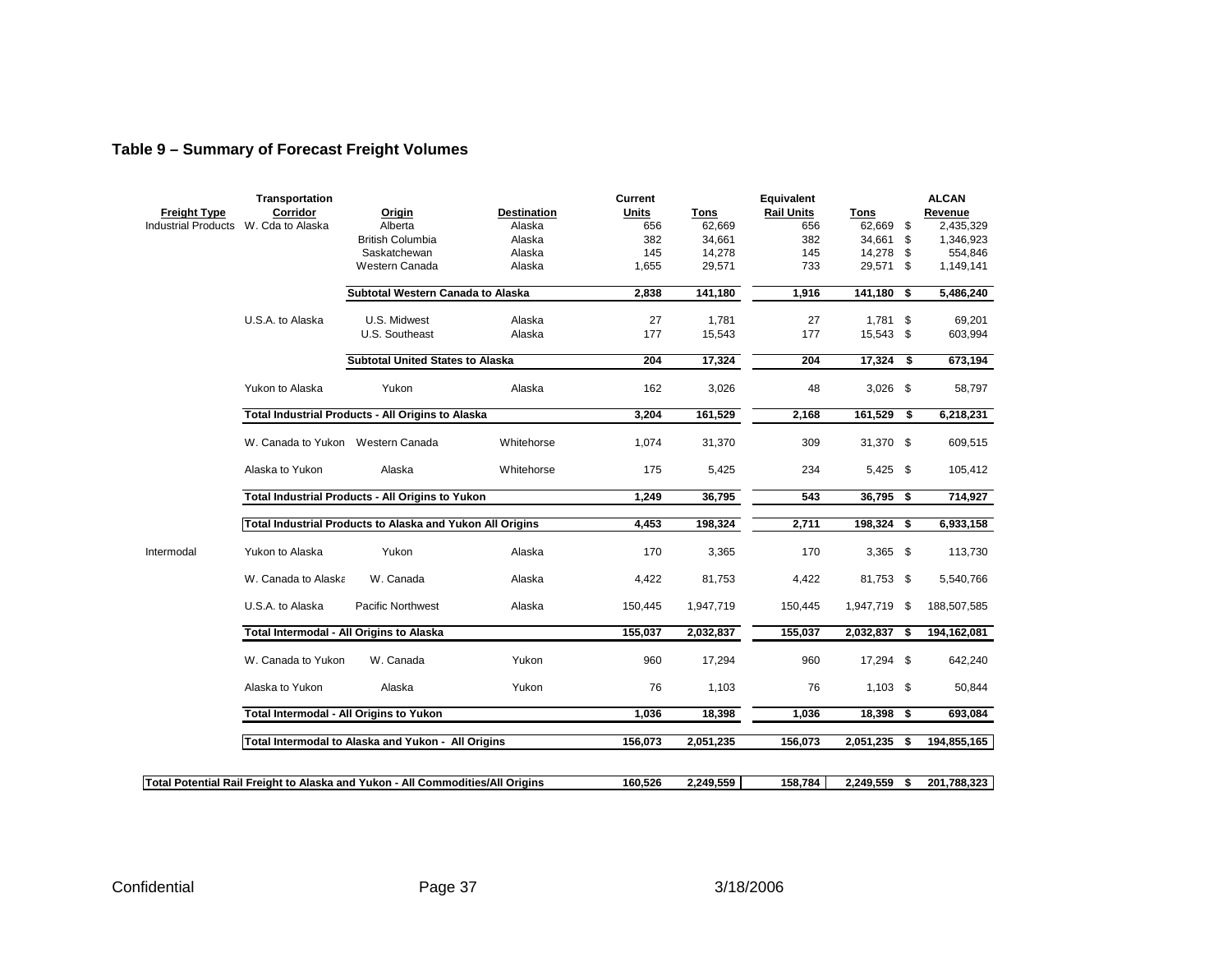# <span id="page-37-0"></span>**APPENDIX A – PUBLIC TARIFFS**

### **Railway Tariffs**

| <b>Carrier</b>                      | <b>Type</b>                                                                                                                                                                                                                  | <b>Tariff Reference</b>                                                                                                                                                                                                                                                                                                      |
|-------------------------------------|------------------------------------------------------------------------------------------------------------------------------------------------------------------------------------------------------------------------------|------------------------------------------------------------------------------------------------------------------------------------------------------------------------------------------------------------------------------------------------------------------------------------------------------------------------------|
| <b>Burlington Northern Sante Fe</b> | Intermodal<br>Intermodal<br>Intermodal<br>Intermodal<br>Intermodal<br>Intermodal<br>Intermodal<br>Intermodal<br>Intermodal                                                                                                   | BNSF 90038 ITEM: 1013<br>BNSF 90053 Item 1013<br>BNSFQ 111351 ITEM: 14<br>BNSFQ 100805 ITEM: 46<br>BNSFQ 100805 ITEM: 56<br>BNSF 90015 ITEM: 1053<br>BNSFQ 111270 ITEM: 37<br>BNSF 90058 ITEM: 1026<br>BNSFQ 111270 ITEM: 37                                                                                                 |
| Union Pacific Railroad              | Intermodal                                                                                                                                                                                                                   | UP 1428 (10043-A)                                                                                                                                                                                                                                                                                                            |
| Canadian National Railway           | Lumber                                                                                                                                                                                                                       | CN 831254-AH                                                                                                                                                                                                                                                                                                                 |
|                                     | Intermodal<br>Intermodal<br>Intermodal<br>Intermodal<br>Intermodal<br>Intermodal<br>Intermodal<br>Intermodal<br>Intermodal<br>Intermodal<br>Intermodal<br>Intermodal<br>Intermodal<br>Intermodal<br>Intermodal<br>Intermodal | CN T 007290 - AT<br>CN T 007350 - AO<br>CN T 007589 - BA<br>CN T 008157 - AT<br>CN T 008175 - AP<br>CN T 008383 - A1<br>CN T 008439 - AN<br>CN T 008770 - AU<br>CN T 610042 - AL<br>CN T 610490 - AR<br>CN T 611548 - AV<br>CN T 612678 - AO<br>CN T 613039 - AM<br>CN T 890080 - AU<br>CN T 890083 - AK<br>CN T 890085 - AL |
| <b>Marine Tariffs</b>               |                                                                                                                                                                                                                              |                                                                                                                                                                                                                                                                                                                              |
| <b>Horizon Lines</b>                | Container                                                                                                                                                                                                                    | <b>HRZK 301</b>                                                                                                                                                                                                                                                                                                              |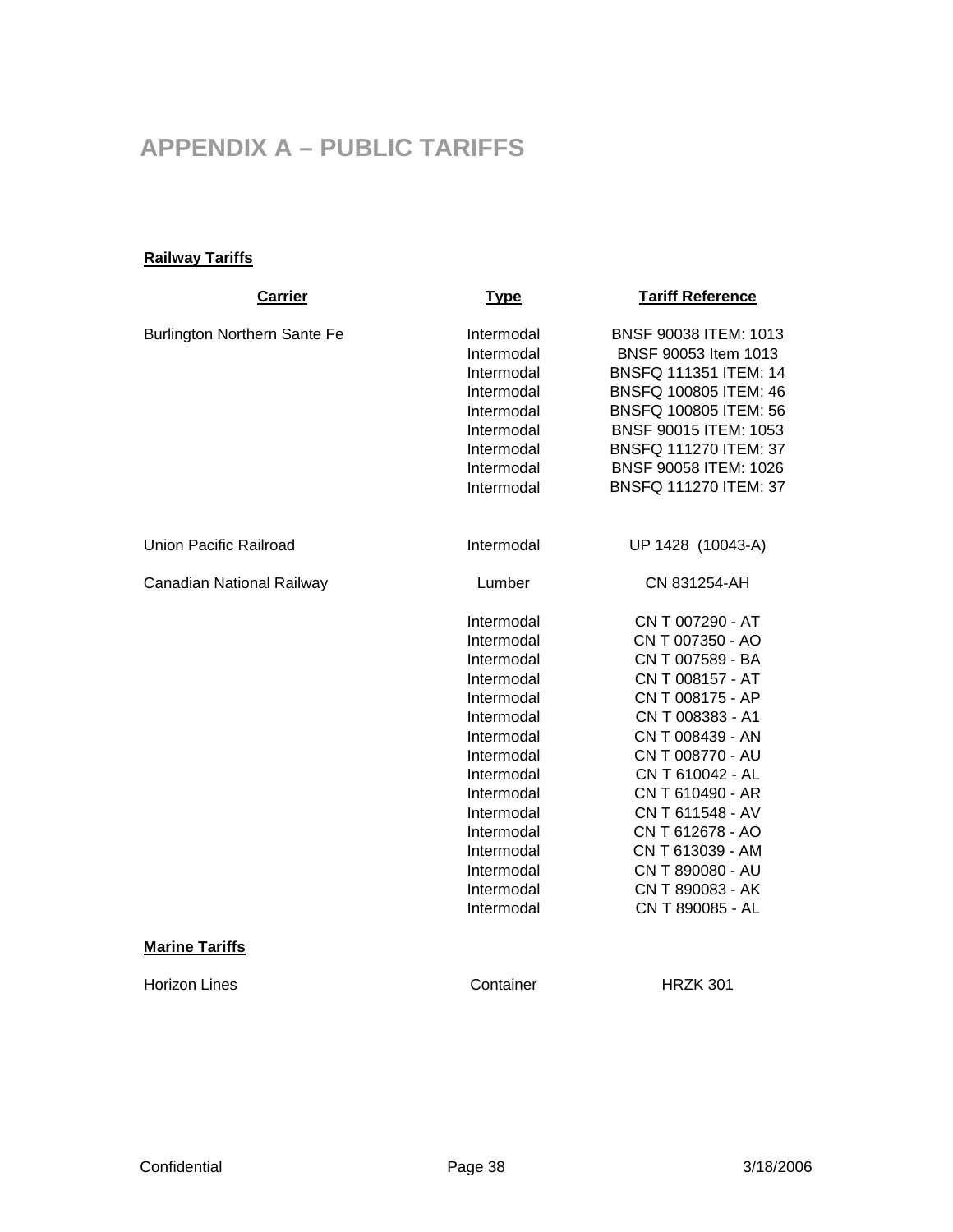# <span id="page-38-0"></span>**APPENDIX B – RATE CALCULATIONS**

See MS Excel Spreadsheet – WP1dTrafficAnalysis.xls worksheets:

- 1. Est. Horizon Container Costs
- 2. Est. Direct Rail intermodal
- 3. RR IM Tariff Rates
- 4. TOTE Costs
- 5. Rail Direct (Anchorage)
- 6. Rail Direct (Fairbanks)
- 7. Rail Barge (Anchorage)
- 8. Rail Barge (Fairbanks)